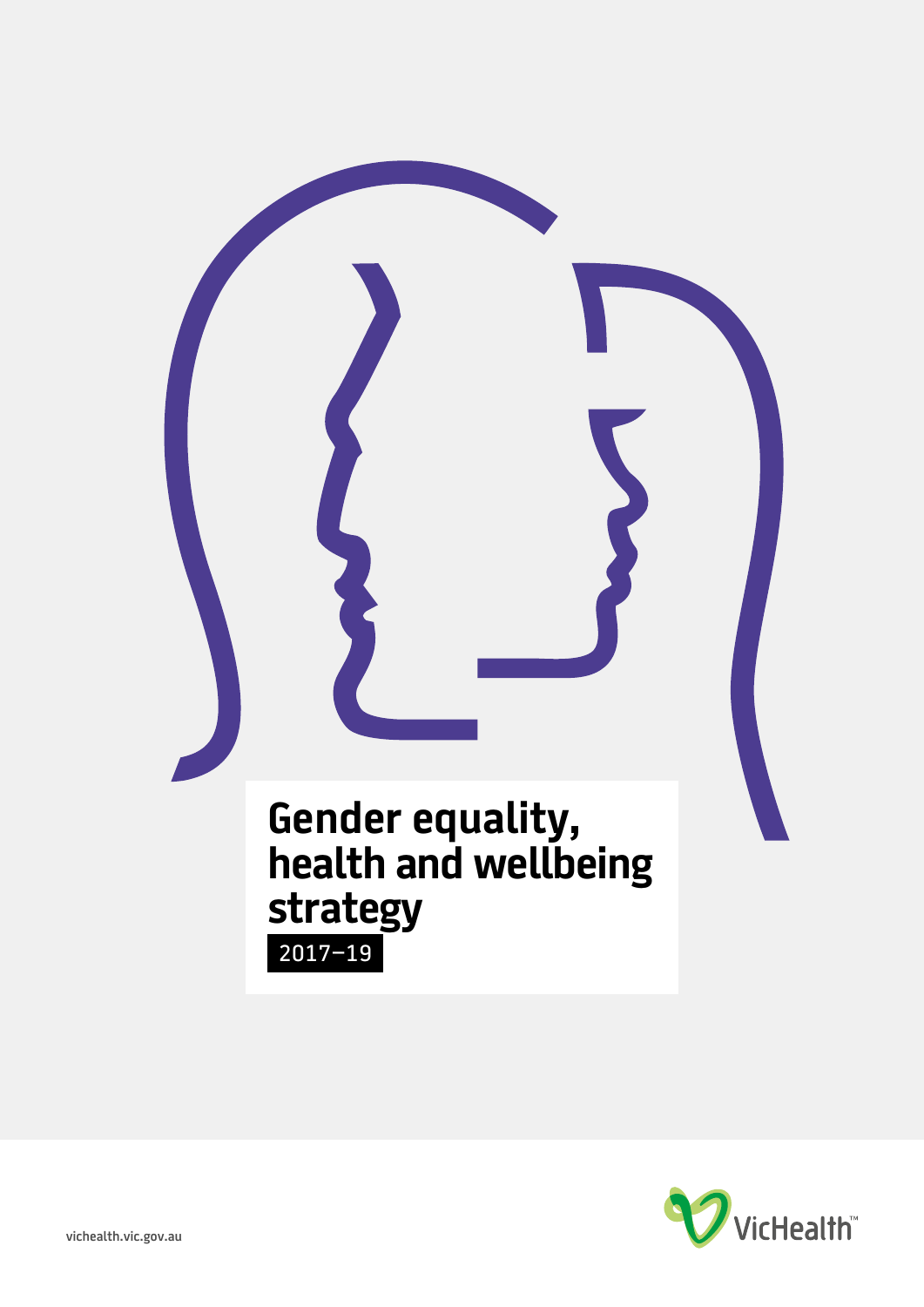# **Gender equality, health and wellbeing**

**VICHEALTH'S STRATEGY TO PROMOTE GENDER EQUALITY FOR IMPROVED HEALTH AND WELLBEING**

### **VICHEALTH'S VISION FOR GENDER EQUALITY**

A Victoria where everyone can realise their full potential for health and wellbeing, regardless of gender.

#### **AIM OF OUR WORK TO IMPROVE GENDER EQUALITY**

To contribute to improved health and wellbeing for Victorian women and girls\* , by working with our partners to build support and enable action for gender equality in all aspects of their lives, resulting in health, social and economic benefits for the Victorian community as a whole.

#### **Our commitment**

The [VicHealth Action Agenda for Health Promotion \(2016-19\)](https://www.vichealth.vic.gov.au/actionagenda) recognises that <u>gender equality</u>† is a critical determinant of health and wellbeing and a fundamental human right that benefits us all.

Our efforts to increase gender equality currently focus on improving outcomes for women and girls.‡ This reflects the significant harm to their mental and physical health that gender inequality can cause, and its role as the key driver of violence against women. *Gender equality, health and wellbeing: VicHealth's strategy to promote gender equality for improved health and wellbeing 2017–19* (the Strategy) recognises our experience over the past 15 years in primary prevention of violence against women, and our continuing role in building the evidence base and integrating our knowledge into statewide prevention efforts.

More broadly, we recognise that gender equality and the empowerment of women and girls are critical to the health and wellbeing of individuals, families, organisations, communities and society as a whole.

The World Health Organization defines gender equality as 'equal chances or opportunities for groups of women and men to access and control social, economic and political resources, including protection under the law'. VicHealth aligns with this definition for the purposes of this Strategy.

#### **Our approach**

This Strategy outlines VicHealth's approach to improving gender equality for the remainder of the Action Agenda's three-year cycle, to June 2019. It builds on our strong partnerships with the health, sport, business, media, research, human rights, education, justice, arts and community sectors. We contribute to government and cross-sectoral action by delivering a range of programs and campaigns, and building the evidence base through research and evaluation.

The Strategy will contribute to improved health and wellbeing for Victorian women and girls, by working with our partners to build support and enable action for gender equality in all aspects of their lives. This will result in health, social and economic benefits for the Victorian community as a whole.

Within the scope of this Strategy, our actions to improve women's and girls' health can also have health and social benefits for men, boys and trans, intersex, gender diverse and non-binary Victorians. Across our broader body of work under the Action Agenda, gender is a key consideration. When designing initiatives for each of our strategic imperatives, we identify groups of people that have the greatest need, including by gender.

\* This Strategy uses 'women' to represent those who identify as women or girls. Similarly, 'men' refers to those who identify as men or boys.

Underlined terms are defined on pages 17 to 18 (Key terms).

<sup>‡</sup> VicHealth recognises that some people's gender identities do not fit into binary categories of male or female, or do not reflect the biological sex they were assigned at birth. This Strategy focuses on people who identify as a woman or girl, while recognising that trans, gender diverse, non-binary and some intersex people encounter greater barriers to equality.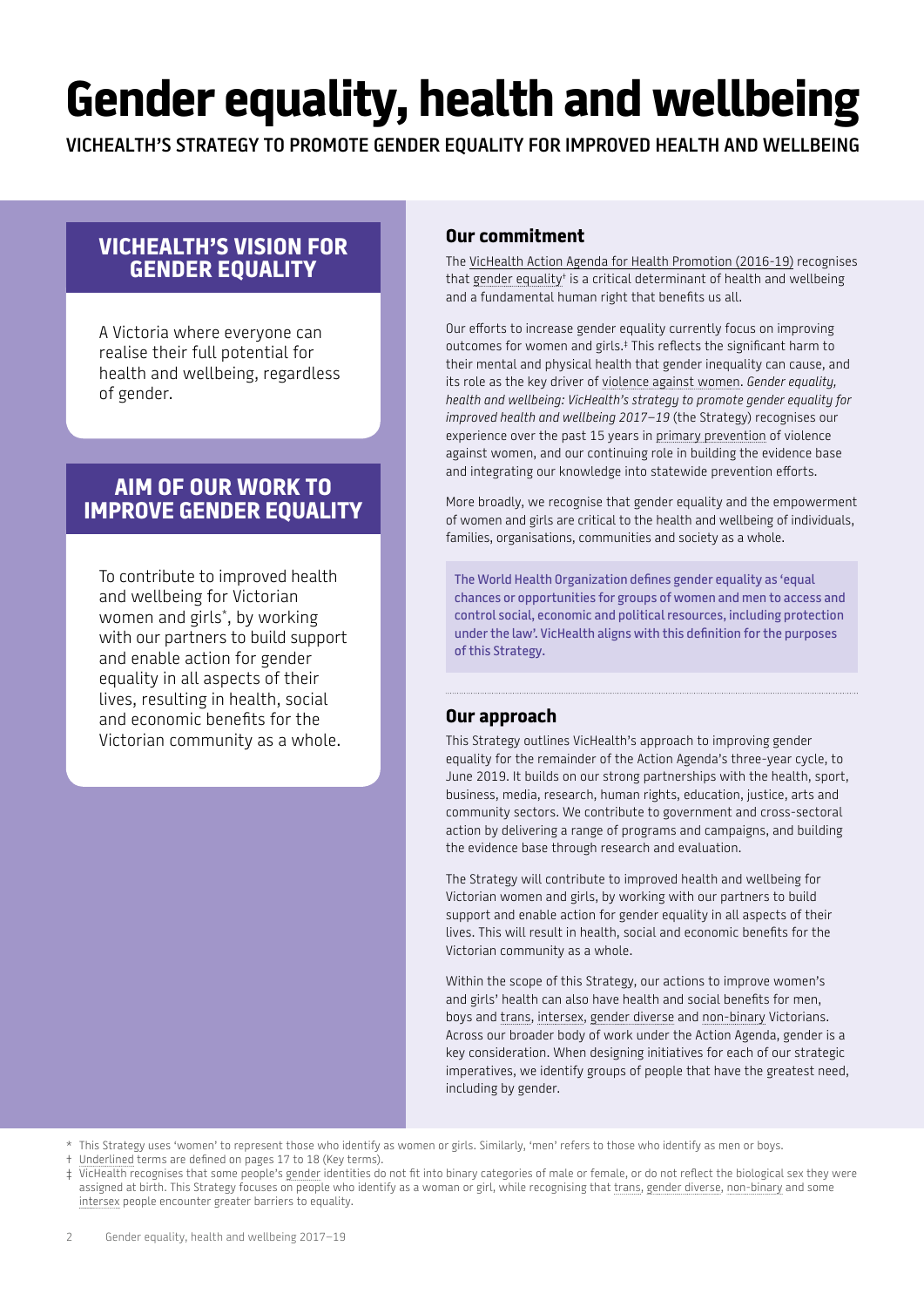#### **Our health equity lens**

Equity is an approach that increases access to power and resources for groups without it, to achieve more equal outcomes (in this case women and girls, for gender equality). VicHealth's approach is set out in our *Health equity strategy 2017–19*, which aims to promote improved health and social outcomes for all Victorians.

VicHealth also recognises the diversity of Victorian women and the significant social and economic disadvantage experienced by a number of groups of women, including Aboriginal women; women from culturally diverse communities; women with disabilities; lesbian, bisexual, trans and intersex women; women with lower incomes or education levels; and women living in rural and regional areas. Action to address gender inequality must include these groups.

#### **Our policy context**

This Strategy aligns with and complements a range of state, national and international policies, including:

- [Victorian public health and wellbeing plan 2015–2019](https://www2.health.vic.gov.au/about/health-strategies/public-health-wellbeing-plan)
- [Safe and strong: Victoria's gender equality strategy](http://www.vic.gov.au/women/gender-equality/a-victorian-gender-equality-strategy.html)
- [Free from violence: Victoria's strategy to prevent family](http://www.vic.gov.au/familyviolence/prevention-strategy.html)  [violence and all forms of violence against women](http://www.vic.gov.au/familyviolence/prevention-strategy.html)
- [National plan to reduce violence against women and their](https://www.dss.gov.au/women/programs-services/reducing-violence/the-national-plan-to-reduce-violence-against-women-and-their-children-2010-2022)  [children 2010–2022](https://www.dss.gov.au/women/programs-services/reducing-violence/the-national-plan-to-reduce-violence-against-women-and-their-children-2010-2022)
- [United Nations Sustainable Development Goals](http://www.un.org/sustainabledevelopment/sustainable-development-goals/).

#### **Monitoring progress**

We have established key health and social benefits that we aim to achieve through our action. We will track our progress and assess our impact by monitoring and evaluating our work, including identifying any unintended impacts – both positive and negative.

Measures include program monitoring and evaluation, and statewide and national population health surveys. VicHealth recognises that the benefits of some actions taken in 2017–19 might only become evident in years or decades ahead. However during the Strategy's 2017–19 timeframe, we can track the progress and effectiveness of specific actions, and observe any early changes in health, behaviour, attitudes and structures. We will share what we learn, to enhance design and delivery of other gender equality initiatives.

#### **Our action**

VicHealth's work in 2017–19 will focus on the following four action areas:



**evidence-based approaches to achieve gender equality.**

**Harness the collective influence of our partners to build cross-sector action and leadership to advance gender equality.**

**Be an exemplar and model the organisational approaches and practices that we ask of others.**



**Contribute to state and national action to prevent violence against women.**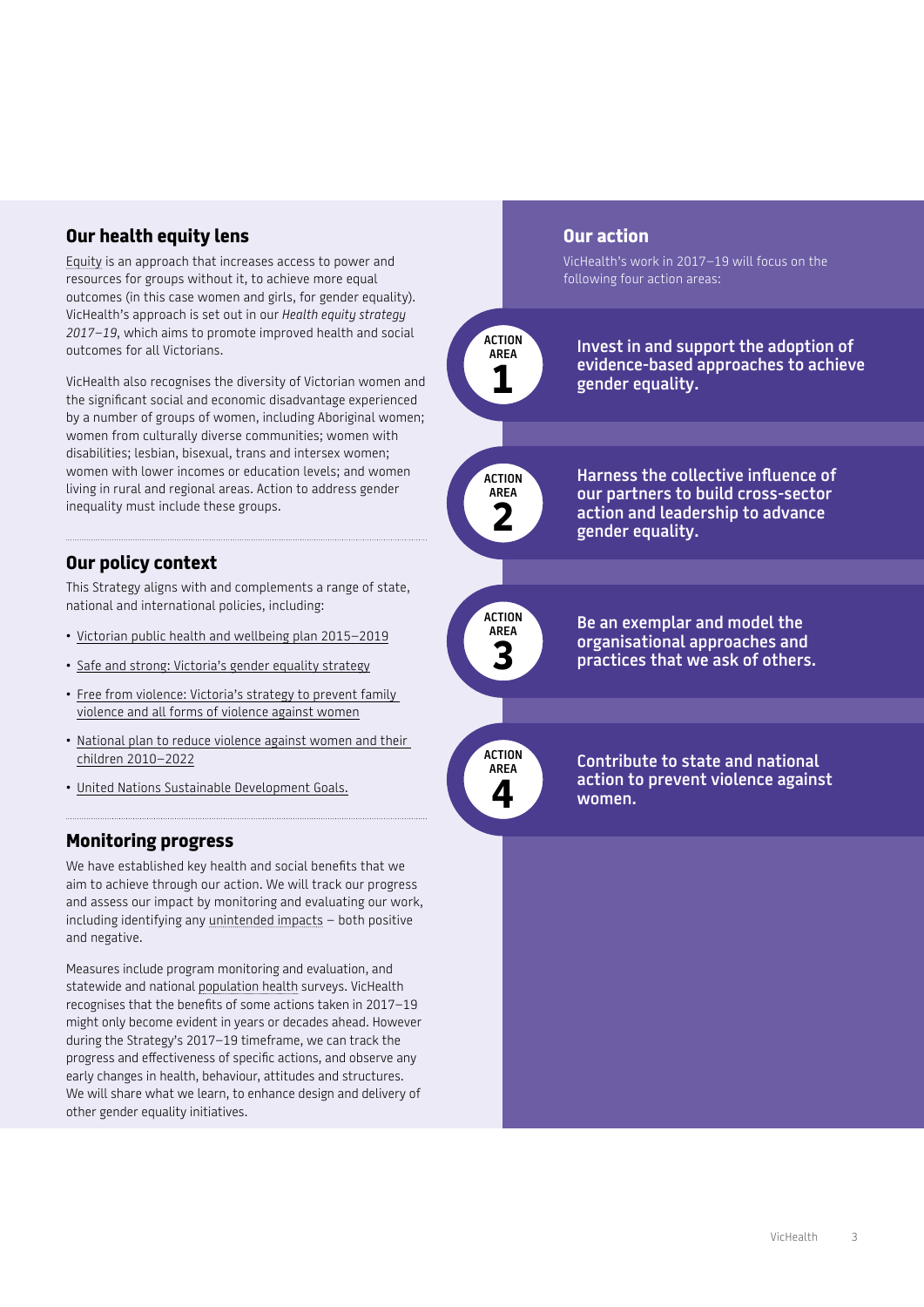### **Contents**

| The evidence on promoting gender equality for health and wellbeing 8                                                                                                                                           |  |
|----------------------------------------------------------------------------------------------------------------------------------------------------------------------------------------------------------------|--|
|                                                                                                                                                                                                                |  |
| Action area 1: Invest in and support the adoption of evidence-based<br>Action area 2: Harness the collective influence of our partners to build                                                                |  |
| cross-sector action and leadership to advance gender equality 12<br>Action area 3: Be an exemplar and model the organisational approaches<br>Action area 4: Contribute to state and national action to prevent |  |
|                                                                                                                                                                                                                |  |
|                                                                                                                                                                                                                |  |
|                                                                                                                                                                                                                |  |
|                                                                                                                                                                                                                |  |
|                                                                                                                                                                                                                |  |

 $\sqrt{1}$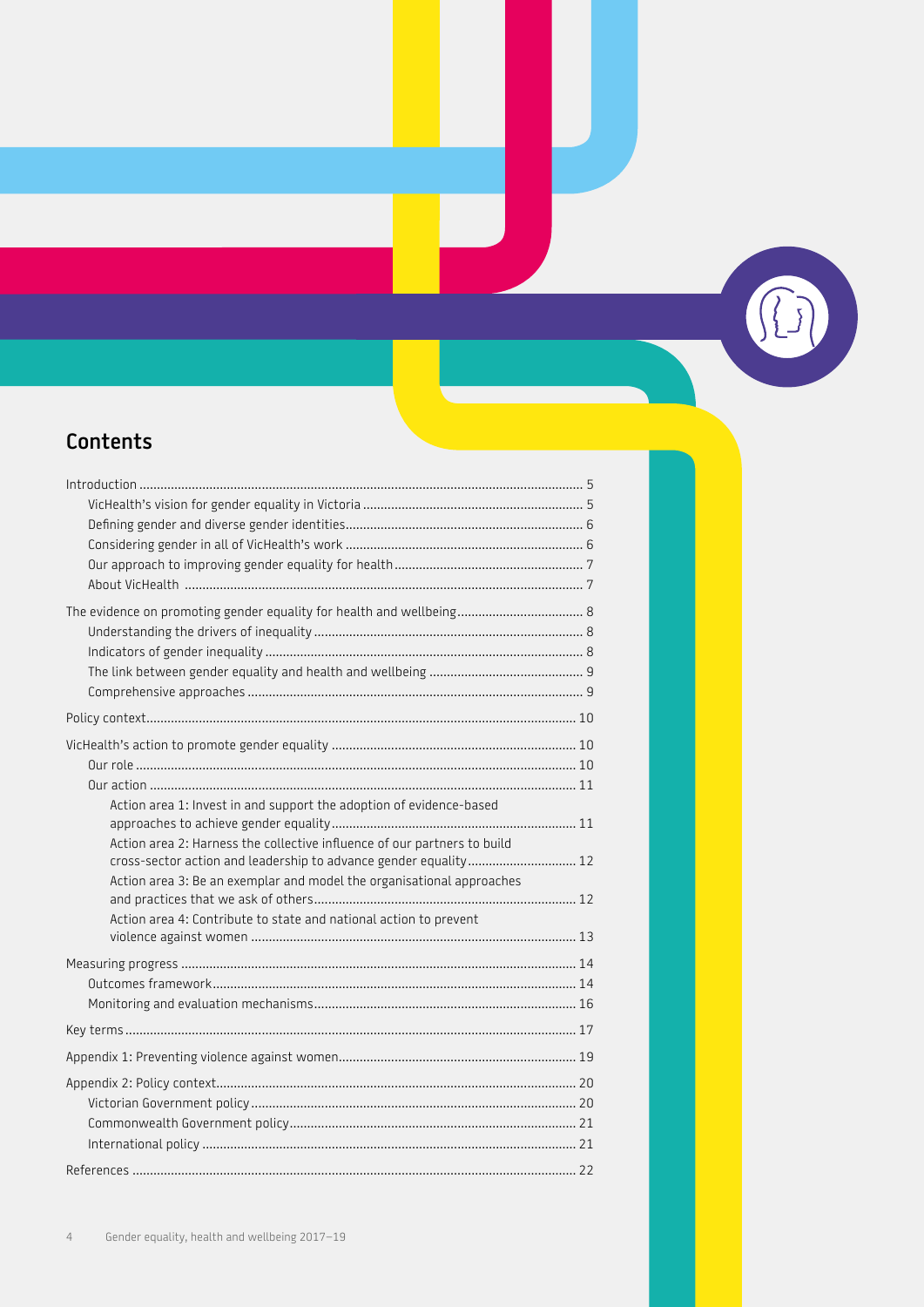### **Introduction**

#### **VicHealth's vision for gender equality in Victoria**

VicHealth's vision is a Victoria where everyone can realise their full potential for health and wellbeing, regardless of gender.

We envisage a Victoria in which young people grow up without gendered social norms† that limit their schooling, careers or everyday life. A Victoria where women and girls see people like themselves working in a wide range of jobs and leading our major institutions. Where women and girls are respected in their relationships and families, their workplaces, online and in the media. Where their achievements are celebrated and seen as vital to our state's success.

We want a Victoria in which women and girls live free from violence. Where community members and organisations understand how they can prevent violence, and where they actively work to empower and support women to reach their full potential.

VicHealth sees a Victoria that celebrates the diversity of women and girls – their cultural background, religion, age, gender identity, sexual orientation, ability, aboriginality, and other differences. A Victoria that ensures inclusion, by removing discrimination and other barriers that prevent women and girls from participating equally in society.

When we meet this goal, the benefits will be widespread. Dismantling rigid gender stereotypes and increasing inclusion and participation will benefit girls and women at all stages of their lives, as well as create a society where men's and boys' choices are not limited by gendered social norms. They will be able to move beyond outdated ideas of what it is to be a man, and will live in a community that supports them if they choose to be a primary caregiver, pursue a career in a field traditionally occupied by women, show vulnerability or seek help.

Businesses will also benefit from greater diversity in their workplaces, and Victoria's economy will be boosted as more women join the workforce. As well as saving lives and decreasing ill health, preventing violence against women will reduce costs to health and social services and the legal system.

There is an unprecedented opportunity in Victoria to achieve a shared vision for gender equality. The Victorian Government is acting on the recommendations of the Royal Commission into Family Violence, and developing strategies to improve gender equality and prevent violence against women and girls. Organisations working in women's health, sport, the media, education, business, human rights, local government and health services have made great strides in identifying areas of inequality, their causes and how to tackle them.

VicHealth is proud of our contribution to gender equality. This Strategy reinforces that commitment and identifies our role in promoting gender equality for better health and wellbeing in 2017–19 and beyond.

- \* This Strategy uses 'women' to represent those who identify as women or girls. Similarly, 'men' refers to those who identify as men or boys.
- † Underlined terms are defined on pages 17 to 18 (Key terms).

<span id="page-4-0"></span>**Our work is about finding and delivering solutions that build the social, economic, political and cultural foundations that enable women and girls**\* **to participate fully and equally in all aspects of their lives.**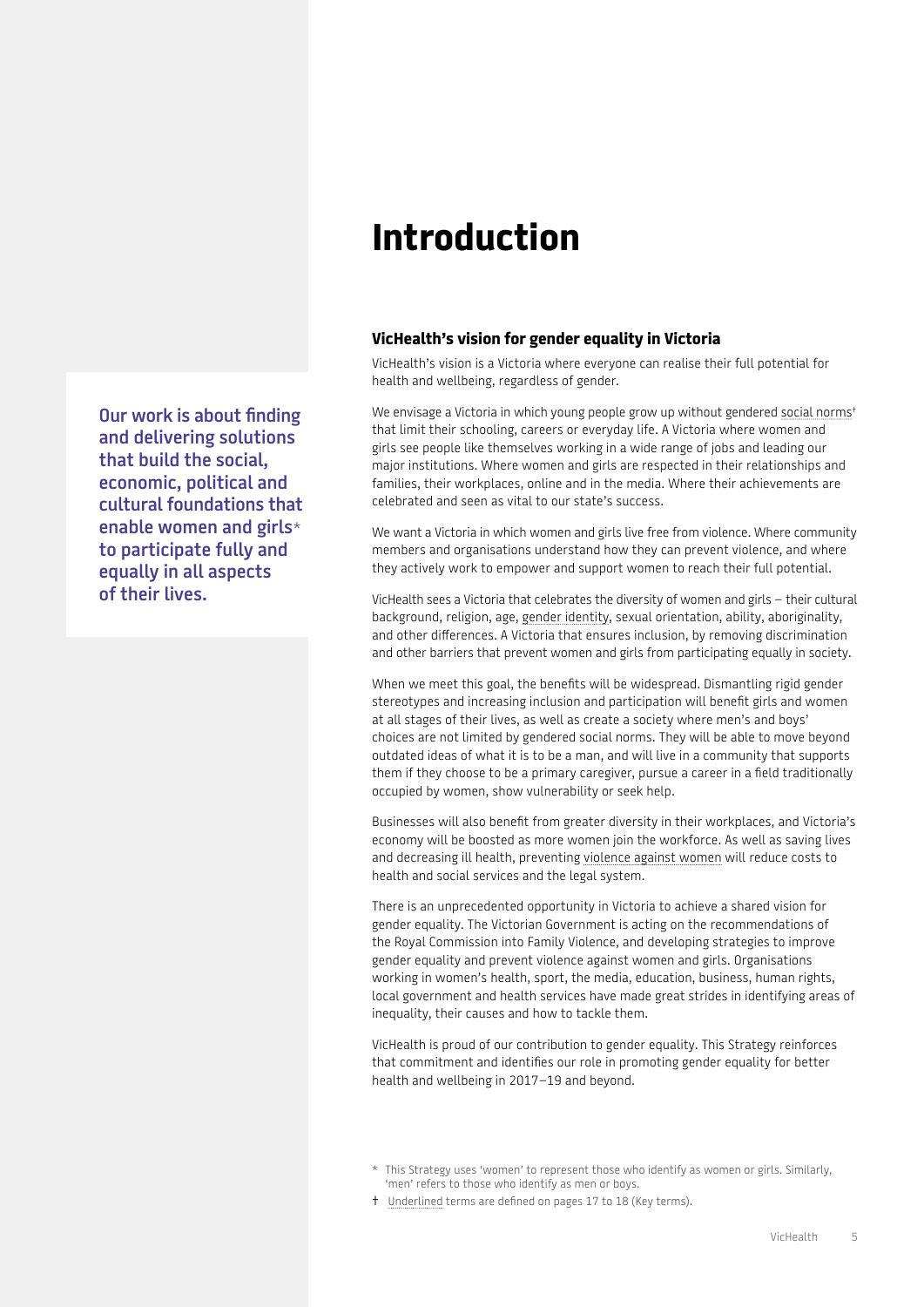#### <span id="page-5-0"></span>THE WORLD HEALTH ORGANIZATION STATES THAT:

[g]ender equality in health means that women and men, across the life-course and in all their diversity, have the same conditions and opportunities to realise their full rights and potential to be healthy, contribute to health development and benefit from the results<sup>2</sup>

#### **Defining gender and diverse gender identities**

[Safe and strong: Victoria's gender equality strategy](http://www.vic.gov.au/women/gender-equality/a-victorian-gender-equality-strategy.html) defines gender as the 'socially-constructed differences between men and women, as distinct from 'sex', which refers to their biological differences'.<sup>1</sup> Gender includes the norms, roles and relationships that exist between women and men.<sup>2</sup>

The World Health Organization (WHO) defines gender equality as the 'equal chances or opportunities for groups of women and men to access and control social, economic and political resources, including protection under the law'.3 VicHealth aligns with WHO's definitions for the purposes of this Strategy.

#### Recognising diverse gender identities

It is important to recognise that some people's gender identities do not fit into the binary categories of woman/girl or man/boy, or do not reflect the biological sex they were assigned at birth. This Strategy focuses on those people who identify as a woman or girl, but also recognises that trans, gender diverse, non-binary and some intersex people encounter greater barriers to equality. This can include those related to higher levels of discrimination, harassment, violence and legal and social exclusion, and inadequate access to services and environments that can protect health and wellbeing.4 Within this Strategy and across our wider body of work, we actively seek to identify and dismantle those barriers, so that all Victorians can reach their full health potential.

#### **Considering gender in all of VicHealth's work**

Our decision to focus on women and girls in this Strategy is a response to evidence that they experience the greatest health burden as a result of inequalities between genders, and the social norms and structures that support them. This includes the role of gender inequality as the key driver of violence against women.\* Pages 8 and 9 outline this relationship further.

While this Strategy focuses on women's and girls' health and wellbeing, gender is an important consideration in all parts of our Action Agenda. We know that women, men, trans, intersex, non-binary and gender diverse Victorians each encounter different barriers to health, and can have risky health behaviours and poorer health in particular areas. For example, men are more likely to drink at risky levels, be obese, smoke, and suffer from coronary heart disease or cancer.<sup>5</sup>

We consider these differences in all of our work and programs. We design our initiatives by identifying groups of people who have the greatest need, including groups defined by gender. Using [Fair foundations: The VicHealth framework for](https://www.vichealth.vic.gov.au/media-and-resources/publications/the-vichealth-framework-for-health-equity)  [health equity](https://www.vichealth.vic.gov.au/media-and-resources/publications/the-vichealth-framework-for-health-equity)*,* we look at which groups experience unfair and

\* Appendix 1 provides more evidence on violence against women.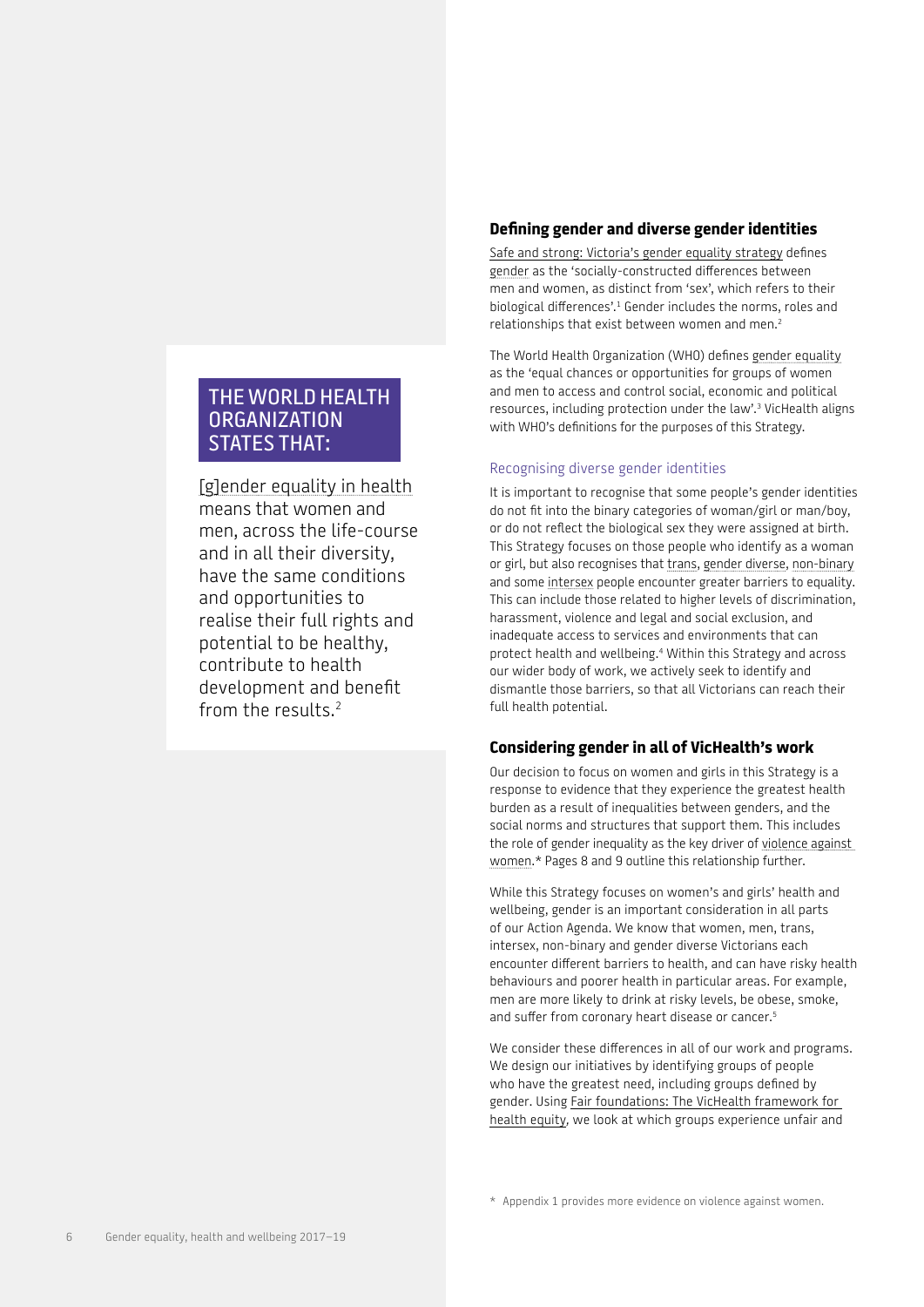<span id="page-6-0"></span>avoidable differences in health, and we consider whether our programs will help to reduce these differences, or cause greater health inequities. Fair Foundations and our health equity approach are discussed further on page 8.

Within the scope of this Strategy, our actions to improve women's and girls' health can also benefit men, boys and trans, intersex, nonbinary and gender diverse Victorians, as well as bring wider economic and social benefits for Victoria as a whole. For example, our work under this Strategy to challenge gender stereotypes and promote equal and respectful relationships also has the potential to benefit lesbian, gay, bisexual, trans, intersex, non-binary and gender diverse (LGBTI) Victorians in their private and public lives. Similarly, addressing gendered drivers of ill health such as problematic or rigid gendered social norms will benefit all Victorians, not only women and girls.

#### **Our approach to improving gender equality for health**

VicHealth's contribution to government and cross-sectoral action on gender equality builds on our 30 years of leadership in health promotion and our track record in developing evidence-based practice.6 Central to our success is our strong network of partners in health, sport, business, research, education, human rights, media, the arts and the broader community. Our role is to build the evidence base, and test and apply new approaches to create better health for all Victorians.

VicHealth builds the evidence base in a variety of ways:

- Investigator-driven research to identify and address gaps in knowledge about what works in increasing gender equality
- Commissioned research to source additional evidence and test promising new ideas, including program evaluations
- Knowledge translation to integrate these findings into policy and practice.

An important part of this work is building partnerships with the research sector and the policymakers and practitioners who will use the evidence, and who also contribute to the evidence base through their own work.

Gender equality has long been a core part of our work. Most notable is our role over the past 15 years in the primary prevention of violence against women. We sought to influence and equip Victorians to take preventive action by making clear that violence is preventable, that it is not a fact of life, and that it is within our reach to stop it from happening in the first place.

Our world-first research provided the evidence on which to base this work, resulting in a partnership with the Victorian Government to develop a statewide framework for action. Under that framework we designed and delivered programs that built respectful relationships between women and men.6

VicHealth is now working to ensure that the vast body of knowledge resulting from our research and programs informs the work of a growing number of organisations that are tackling family violence, including new state and national agencies whose specific role is prevention of violence against women.

This approach will be vital to our success in promoting gender equality in 2017–19. Our work will contribute to the Victorian Government's goals in gender equality, as well as the Australian Government's international commitments. In particular, we will support Australia's efforts to achieve the [United Nations Sustainable](http://www.un.org/sustainabledevelopment/sustainable-development-goals/)  [Development Goals](http://www.un.org/sustainabledevelopment/sustainable-development-goals/) related to gender equality, health and wellbeing, economic growth and employment, and inclusive societies.

We will also support other countries' actions to achieve gender equality, by sharing our knowledge and building capacity in the global health promotion sector. Our expertise has been recognised internationally through our designation as the [World Health Organization Collaborating Centre for Leadership](http://www.vichealth.vic.gov.au/whocc)  [in Health Promotion.](http://www.vichealth.vic.gov.au/whocc)

In 2017–19 we will continue to work collaboratively with local, state, federal and international governments, organisations and communities to strengthen efforts to improve gender equality, promote health and wellbeing, and create real and lasting change for all Victorians.

#### **About VicHealth**

VicHealth is a pioneer in health promotion. We work with partners to discover, implement and share solutions to the health problems facing Victorians. We seek a Victoria where everyone enjoys better health and wellbeing.

The *VicHealth Action Agenda for Health Promotion* has defined five key goals for 2013–23, in areas with the largest potential to reduce disease and deliver the greatest measurable benefits for the health of all Victorians: promote healthy eating; encourage regular physical activity; prevent tobacco use; prevent harm from alcohol; and improve mental wellbeing. As a statutory body of the Victorian Government, our work across all five strategic imperatives contributes to the objectives of the [Victorian public](https://www2.health.vic.gov.au/about/health-strategies/public-health-wellbeing-plan)  [health and wellbeing plan 2015–2019](https://www2.health.vic.gov.au/about/health-strategies/public-health-wellbeing-plan).

Our ambition is that one million more Victorians have better health and wellbeing by 2023. To achieve our ambition our actions need to focus on the underlying forces driving health and equity in Victoria. Under the 2016–19 Action Agenda update, VicHealth will focus efforts on three critical areas where the social determinants of health meet: gender, youth and community. This Strategy outlines how we will approach the gender theme for the remainder of the Action Agenda update's three-year cycle, to June 2019.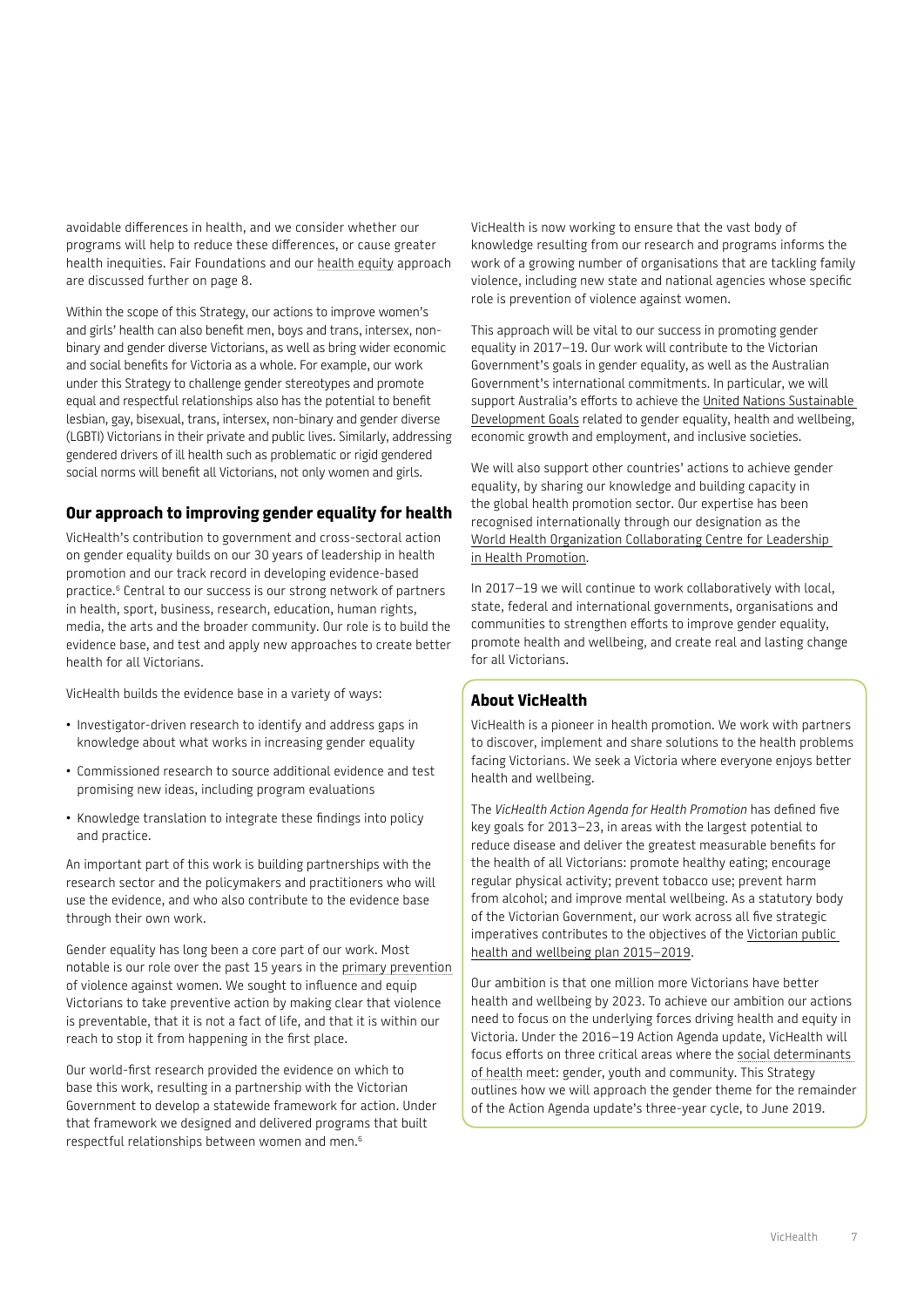### <span id="page-7-0"></span>**The evidence on promoting gender equality for health and wellbeing**

#### **Understanding the drivers of inequality**

Gender inequalities are evident in women's and girls' exclusion from political and social decision-making and reduced access to economic and social resources, including employment and equal pay, when compared with men and boys.<sup>7,1,8</sup> There is evidence that gender inequalities contribute to poor physical and mental health in women and girls, as explored in the section **The link between gender equality and health and wellbeing** (page 9). **Indicators of gender inequality** (this page), discusses the health, economic and social benefits of gender equality.

The impacts of gender inequality can be exacerbated by additional barriers associated with intersectionalities, such as lower income, occupation type, lower education levels, gender identity, sexuality, race/ethnicity, aboriginality and rural/regional place of residence.9 VicHealth describes the underlying drivers of health differences based on gender and other intersectionalities in [Fair foundations:](https://www.vichealth.vic.gov.au/media-and-resources/publications/the-vichealth-framework-for-health-equity)  [The VicHealth framework for health equity](https://www.vichealth.vic.gov.au/media-and-resources/publications/the-vichealth-framework-for-health-equity). This framework depicts the drivers as 'layers of influence': the socioeconomic, political and cultural context; daily living conditions; and individual healthrelated knowledge, attitudes and behaviours.9

Our commitment to health equity means that we consider the diversity of Victorian women and girls in our actions, and ensure that the focus and intensity of activity is in proportion to need. VicHealth's approach is set out in our *Health equity strategy 2017–19.* 

This approach aligns with the ambition of [Safe and strong:](http://www.vic.gov.au/women/gender-equality/a-victorian-gender-equality-strategy.html)  [Victoria's gender equality strategy,](http://www.vic.gov.au/women/gender-equality/a-victorian-gender-equality-strategy.html) the [Victorian public health](https://www2.health.vic.gov.au/about/health-strategies/public-health-wellbeing-plan)  [and wellbeing plan 2015–2019](https://www2.health.vic.gov.au/about/health-strategies/public-health-wellbeing-plan) and [Free from violence: Victoria's](http://www.vic.gov.au/familyviolence/prevention-strategy.html)  [strategy to prevent family violence and all forms of violence](http://www.vic.gov.au/familyviolence/prevention-strategy.html)  [against women](http://www.vic.gov.au/familyviolence/prevention-strategy.html), to recognise and respond to the needs of all Victorians, and prevent further harm caused by the intersection of multiple barriers to good health.

#### **Indicators of gender inequality**

- In 2016 Australia was ranked 46th out of 144 countries (down from 15th in 2006) for gender equality, primarily due to relatively low scores for workforce participation, wage equality and the number of women in Federal Parliament and ministerial positions.10
- More than a quarter of Australians think men make better political leaders than women.<sup>11</sup>
- The pay gap between women's and men's full-time weekly earnings is 17.3 per cent.<sup>12</sup>
- Women spend almost twice as much time doing unpaid work as men.<sup>13</sup>
- Societies with low levels of gender equality are likely to have higher levels of violence against women\*, as inequality sets the necessary social context for violence to occur.<sup>14,15</sup>
- More than one-third of Victorians hold low levels of support for equal relationships between women and men.<sup>16</sup>
- Young people aged 16 to 24 particularly males are more likely than older adults to have attitudes that justify, excuse, minimise or trivialise violence against women.17
- Only four out of 10 Victorian women feel safe walking alone after dark, compared to seven out of 10 men.<sup>16</sup>
- In 2016, only 13 per cent of Victorian women aged 15 years or over participated in a sports club or association, compared to 28 per cent of Victorian men in the same age group.<sup>18</sup>
- There is a range of indicators on the impact of intersectionalities in gender inequality.<sup>1</sup> For instance, while Australian-born women and men have similar employment rates, among recent migrants and temporary residents women's unemployment is twice as high as men's.19 Women with disabilities are also less likely to be employed than are men with disabilities.<sup>20</sup>

\* Appendix 1 provides more evidence on violence against women.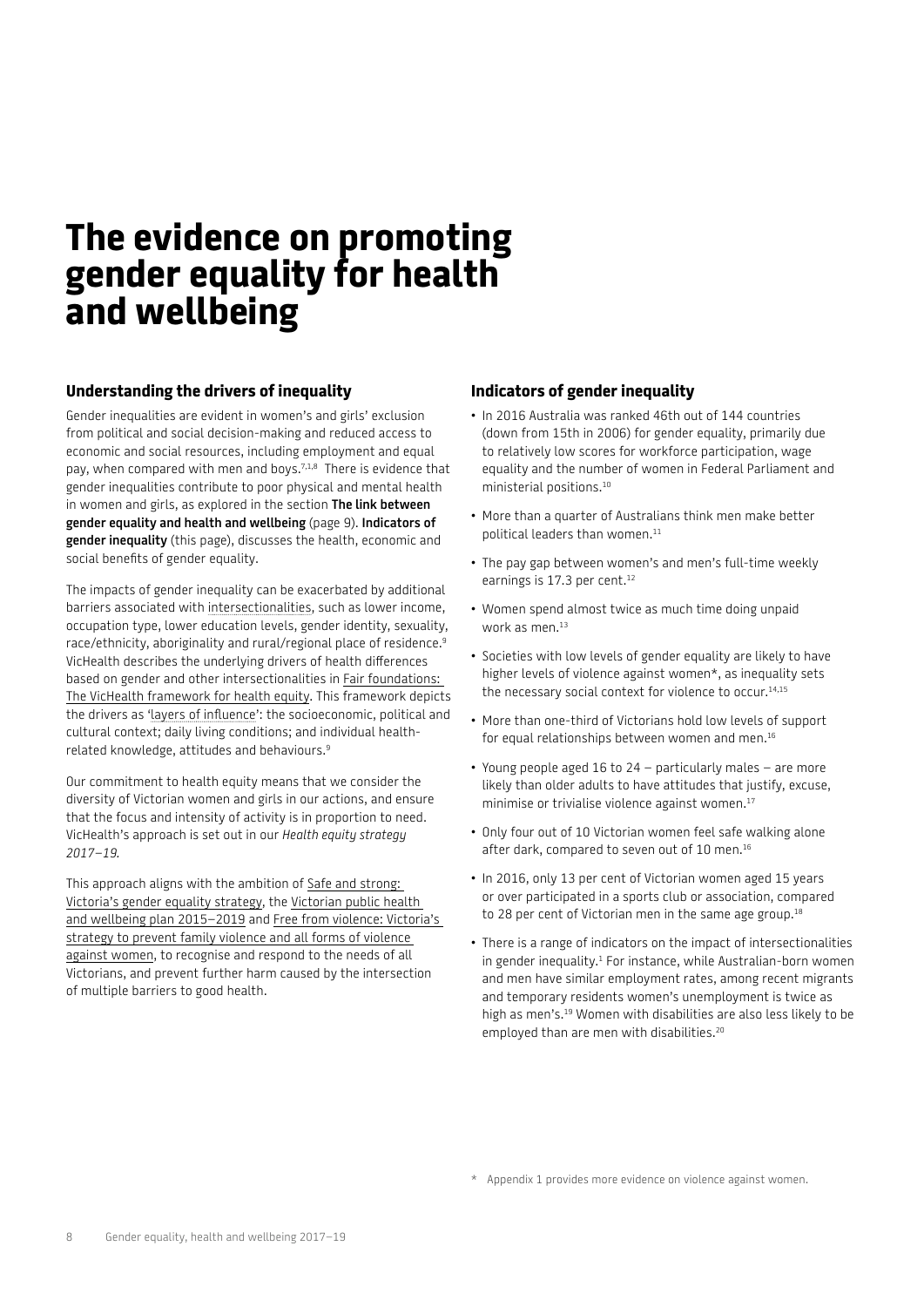#### <span id="page-8-0"></span>**The link between gender equality and health and wellbeing**

The important influence of gender equality on population health and wellbeing has gained increasing prominence in Australia in recent times. Research has shown that gender equality is linked with a number of health, economic and social benefits:

- Gender equality is associated with positive health outcomes in areas such as self-rated health, $^{21}$  alcohol consumption, $^{22}$  and female mortality rates.<sup>23</sup>
- Gender equality is associated with lower levels of depression among women and men.<sup>24,25,26</sup>
- Reductions in the gender wage gap are associated with lower depressive symptoms in women.<sup>27</sup>
- Women employed in more gender-equal companies are more likely to report having good mental and physical health compared to women in less equal companies.28,29
- Gender equality in intimate relationships is associated with lower coronary heart disease,<sup>30</sup> fatigue, physical/psychosomatic symptoms, and work–family conflict.<sup>31</sup>
- Gender inequality is a key driver of violence against women, which is more damaging to the health of Victorian women aged 15 to 44 than any other risk factors for chronic disease.<sup>32</sup>
- Gendered social norms and structures can limit men's and boys' behaviour or roles in activities such as parenting, choice of occupation and relationships.<sup>33,1,34</sup>
- Conforming to traditional constructions of masculinity is associated with poorer physical and mental health, greater risktaking, and lower help-seeking among men.<sup>35,36,37</sup>
- Increased gender equality in the workplace can improve performance, reduce staff turnover and encourage creativity.38
- Closing the gap between women's and men's employment rates would increase Australia's Gross Domestic Product (GDP) by 11 per cent.<sup>39</sup>

#### **Comprehensive approaches**

Achieving gender equality is a complex process that requires sustained action in all 'layers of influence': the socioeconomic, political and cultural context; daily living conditions; and individual health-related knowledge, attitudes and behaviours. Action is also required across multiple settings, population groups and methodologies. Methodologies include research, monitoring and evaluation; direct participation programs; organisational and workforce development; community strengthening; communications and social marketing; advocacy; and legislative and policy reform.6

Social change will bring both planned and unplanned consequences at the individual, family, organisational, community and societal level. Research, monitoring and evaluation are essential to building our knowledge of what works, preventing unintended negative impacts, and measuring the health, economic and social effects of greater equality.<sup>9</sup>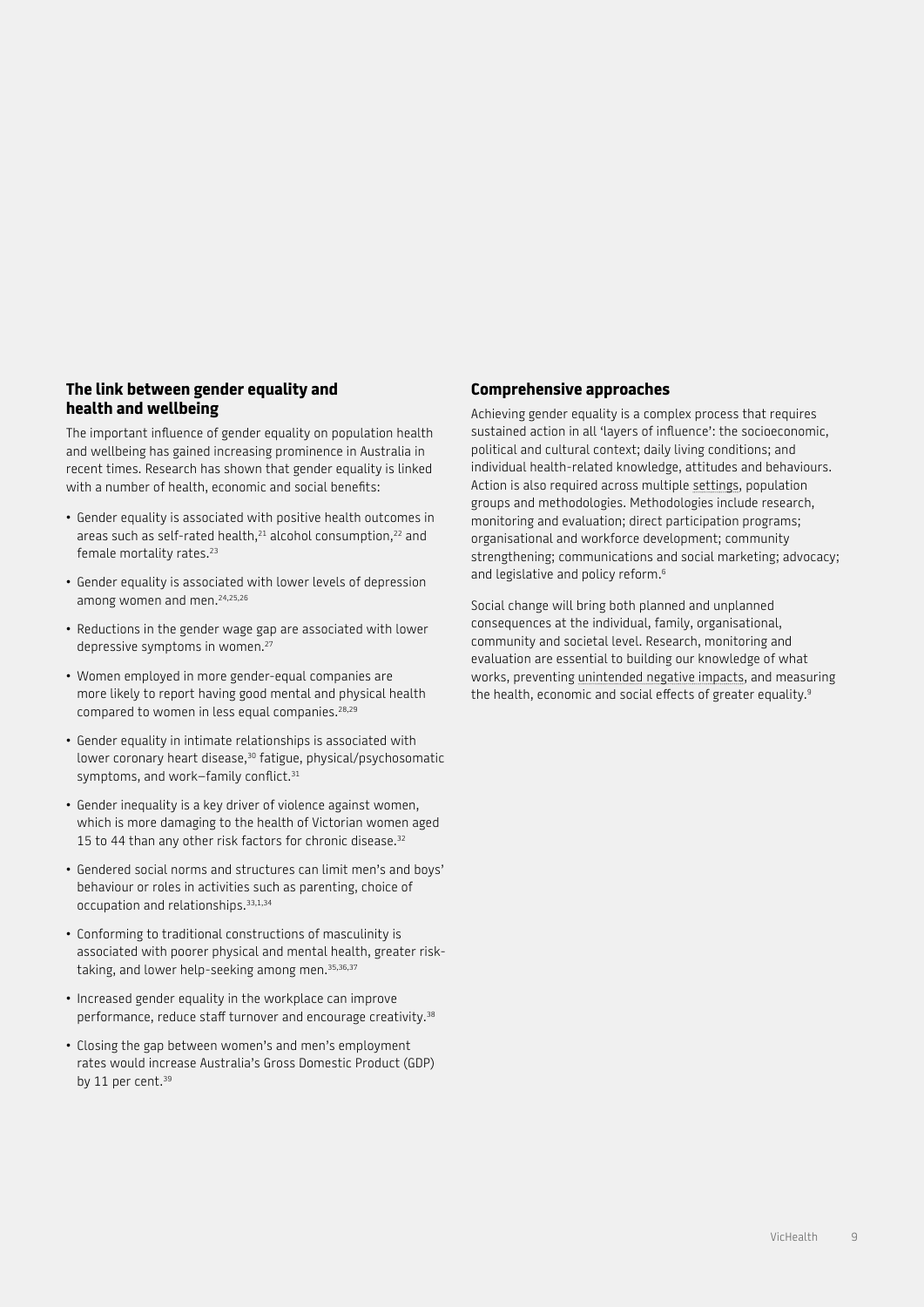### <span id="page-9-0"></span>**Policy context**

There have been a number of significant shifts in state, national and international policy as part of government efforts to reduce gender inequalities.

In Victoria, the approach and actions outlined in this Strategy align with and support the work of the Victorian Government and other statutory authorities. In particular, it aligns with recent Victorian Government policy changes related to gender equality, including the development of a gender equality strategy ([Safe and strong:](http://www.vic.gov.au/women/gender-equality/a-victorian-gender-equality-strategy.html)  [Victoria's gender equality strategy\)](http://www.vic.gov.au/women/gender-equality/a-victorian-gender-equality-strategy.html) and a primary prevention strategy [\(Free from violence: Victoria's strategy to prevent](http://www.vic.gov.au/familyviolence/prevention-strategy.html)  [family violence and all forms of violence against women\)](http://www.vic.gov.au/familyviolence/prevention-strategy.html). The consequences of gender inequalities for health are also recognised in the [Victorian public health and wellbeing plan 2015–2019.](https://www2.health.vic.gov.au/about/health-strategies/public-health-wellbeing-plan)

To ensure our work supports the activity set out in these strategies, VicHealth will continue to consult with the Victorian Government and practitioners to identify where we are best placed to add value to existing activity and lead new activity. By focusing on areas such as sports, behavioural insights, and rigorous research and evaluation, we can make a unique contribution that complements the work of others.

We will also continue to support the Victorian Government's work in coordinating primary prevention of violence against women across the state, in accordance with the recommendations of the Royal Commission into Family Violence. VicHealth will ensure our approach reflects changes in policy by reviewing and adjusting our actions as required.

At the national level, this Strategy aligns with the Commonwealth Department of Social Services' [National plan to reduce violence](https://www.dss.gov.au/women/programs-services/reducing-violence/the-national-plan-to-reduce-violence-against-women-and-their-children-2010-2022)  [against women and their children 2010–2022,](https://www.dss.gov.au/women/programs-services/reducing-violence/the-national-plan-to-reduce-violence-against-women-and-their-children-2010-2022) particularly its focus on primary prevention and building the evidence base. Statutory bodies such as the Workplace Gender Equality Agency and the Australian Human Rights Commission also lead policy and programs in gender equality at the national level. This Strategy aligns with their work, as well as with legislation such as the *Sex Discrimination Act 1984* (Cth), *Fair Work Act 2009* (Cth) and *Disability Discrimination Act 1992* (Cth).

As mentioned on page 7, VicHealth's work to promote gender equality and health will contribute to Australia's achievement of the [United Nations Sustainable Development Goals,](http://www.un.org/sustainabledevelopment/sustainable-development-goals/) and also aligns with Australia's important international commitments related to gender, violence against women and human rights.

Further details on the policy context are provided in Appendix 2.

### **VicHealth's action to promote gender equality**

**Our role**

#### **VICHEALTH'S VISION FOR GENDER EQUALITY**

A Victoria where everyone can realise their full potential for health and wellbeing, regardless of gender.

#### **AIM OF OUR WORK TO IMPROVE GENDER EQUALITY**

To contribute to improved health and wellbeing for Victorian women and girls\* , by working with our partners to build support and enable action for gender equality in all aspects of their lives, resulting in health, social and economic benefits for the Victorian community as a whole.

<sup>\*</sup> This Strategy uses 'women' to represent those who identify as women or girls. Similarly, 'men' refers to those who identify as men or boys.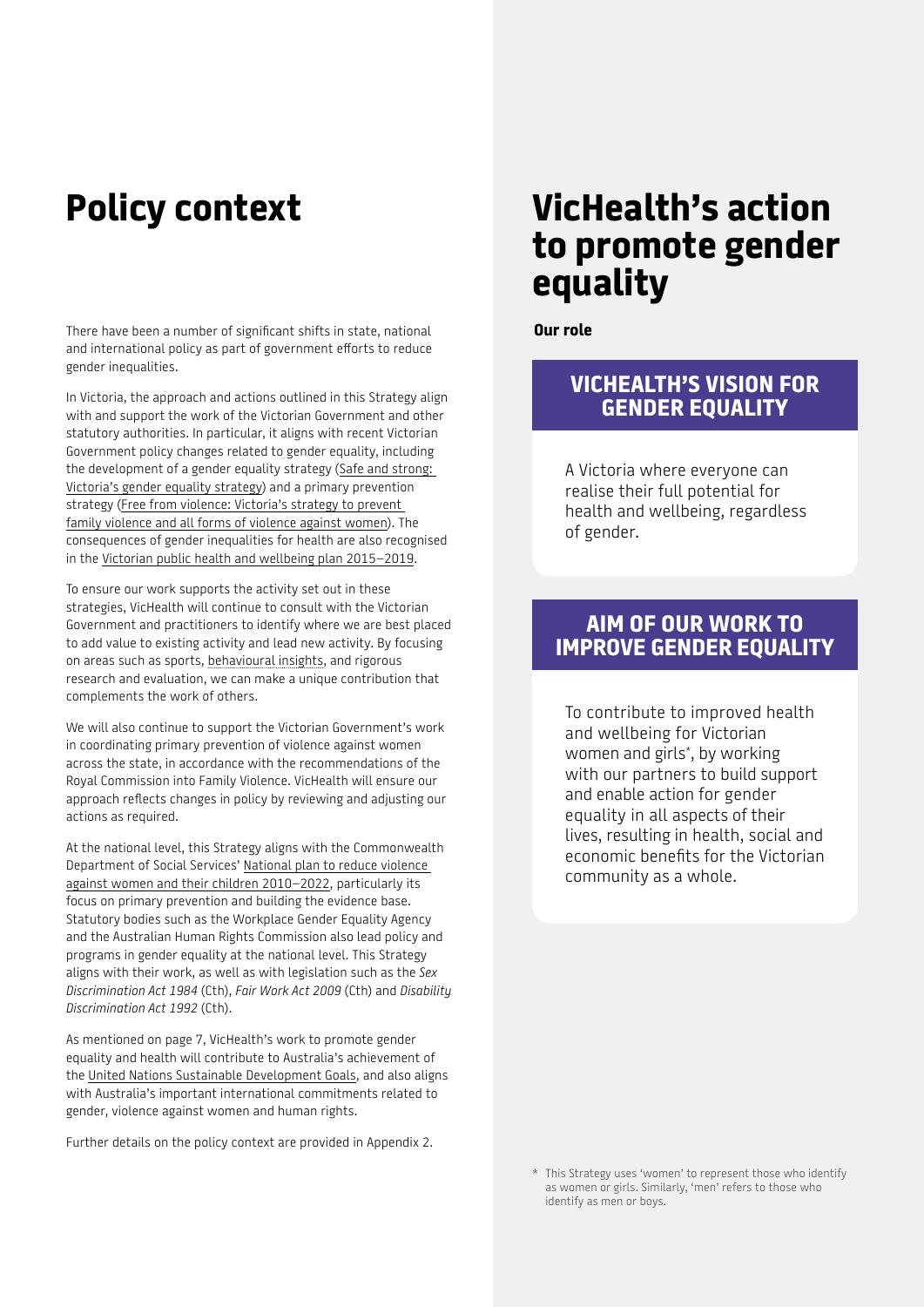<span id="page-10-0"></span>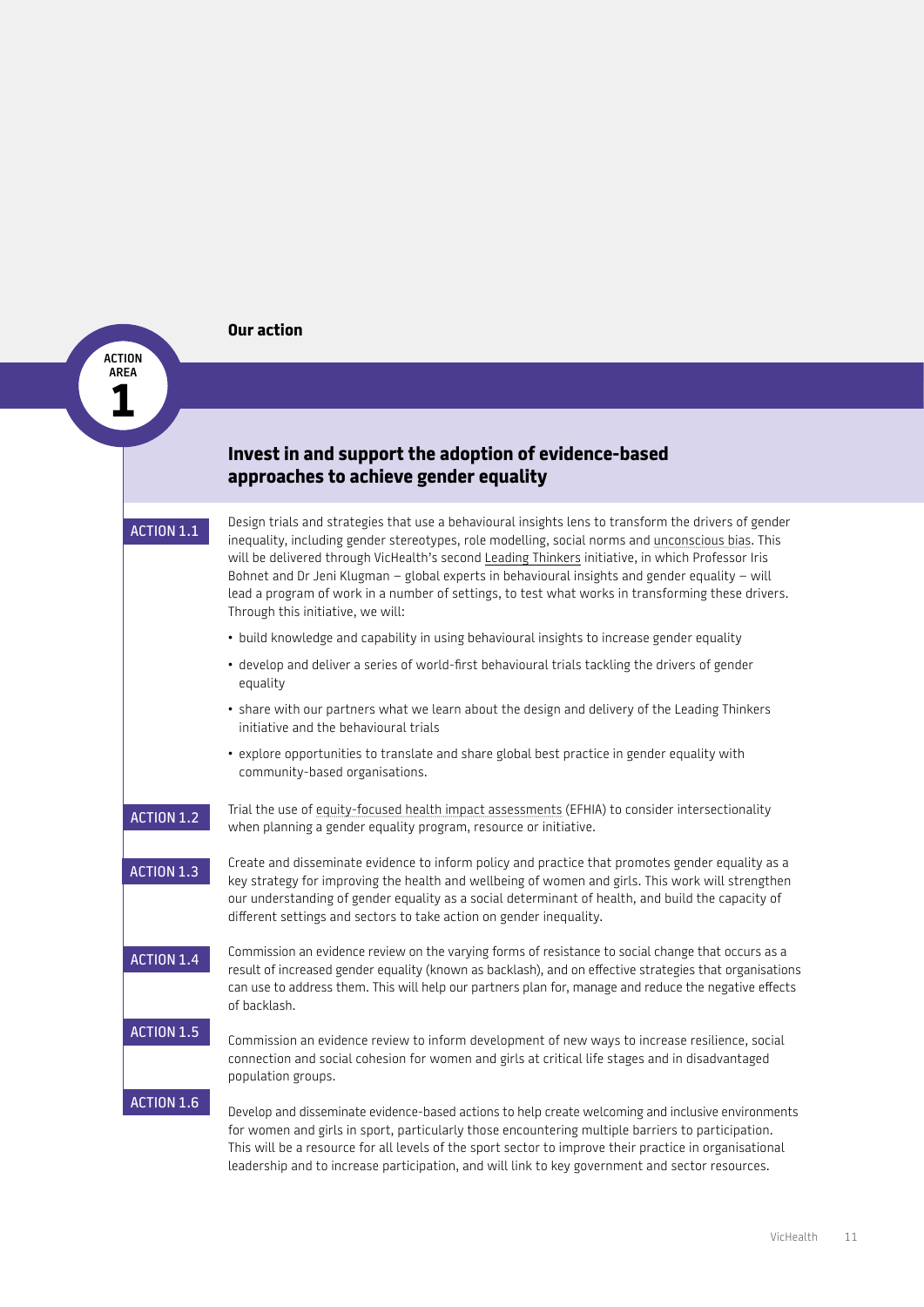<span id="page-11-0"></span>**ACTION AREA**

**2**

#### **Harness the collective influence of our partners to build crosssector action and leadership to advance gender equality**

Create new opportunities to increase women's ACTION 2.1 and girls' participation in sport and increase **ACTION 3.1**<br>ACTION 3.1 their profile in sport, while improving sports policy and practice to create inclusive environments for women and girls. VicHealth will deliver [Active women & girls for health &](https://www.vichealth.vic.gov.au/activewomen)  [wellbeing in](https://www.vichealth.vic.gov.au/activewomen) [2017–2020](https://www.vichealth.vic.gov.au/programs-and-projects/advancing-gender-equality-in-sport) in partnership with state, national and elite sporting organisations.

> Deliver social marketing activity that challenges gendered social norms around physical activity to increase women's efficacy to improve and maintain good health. The [This Girl Can](https://www.vichealth.vic.gov.au/programs-and-projects/this-girl-can-vic) Victoria campaign will complement other initiatives being led by the Victorian and Commonwealth governments.

ACTION 2.3

ACTION 2.2

Continue to work with partners to drive support and viewership of women playing sport at the elite level, challenge gender stereotypes and change attitudes towards women in the Victorian community. Drawing on strong partnerships with the sports sector, VicHealth will continue to raise the profile of women's sport through a range of initiatives and lend our support to our partners' campaigns.

ACTION 2.4

Continue to use our investment in local sporting clubs to get more women and girls involved in sport through our wide-reaching [Active Club](https://www.vichealth.vic.gov.au/search/active-club-grants)  [Grants](https://www.vichealth.vic.gov.au/search/active-club-grants). VicHealth is supporting clubs to create new opportunities specifically for women and girls, by providing small grants to establish new teams, activities, programs and competitions.

ACTION 2.5

Work with other non-health sector partners who have the potential to engage the public in conversation and debate on action for gender equality. This includes partnerships with local government, statutory authorities, the media, corporate organisations and small and medium-sized workplaces.

#### **Be an exemplar and model the organisational approaches and practices that we ask of others**

**ACTION AREA 3**

> Make sure that our own workplace culture, policies, practices, flexible work arrangements and working environment demonstrate gender equality. We will do this by periodically reviewing those elements, increasing internal organisational capacity through training and other workforce development activities, and undertaking gender audits of our workplace.

ACTION 3.2

Wherever possible, VicHealth will also be a pilot site for the behavioural trials developed through the Leading Thinkers initiative (Action 1.1). This includes developing a simple gender equality checklist for use by our funded organisations.

#### ACTION 3.3

Contribute to cross-government action to deliver gender equality priorities. This will include participation in relevant government and sector working groups and taskforces.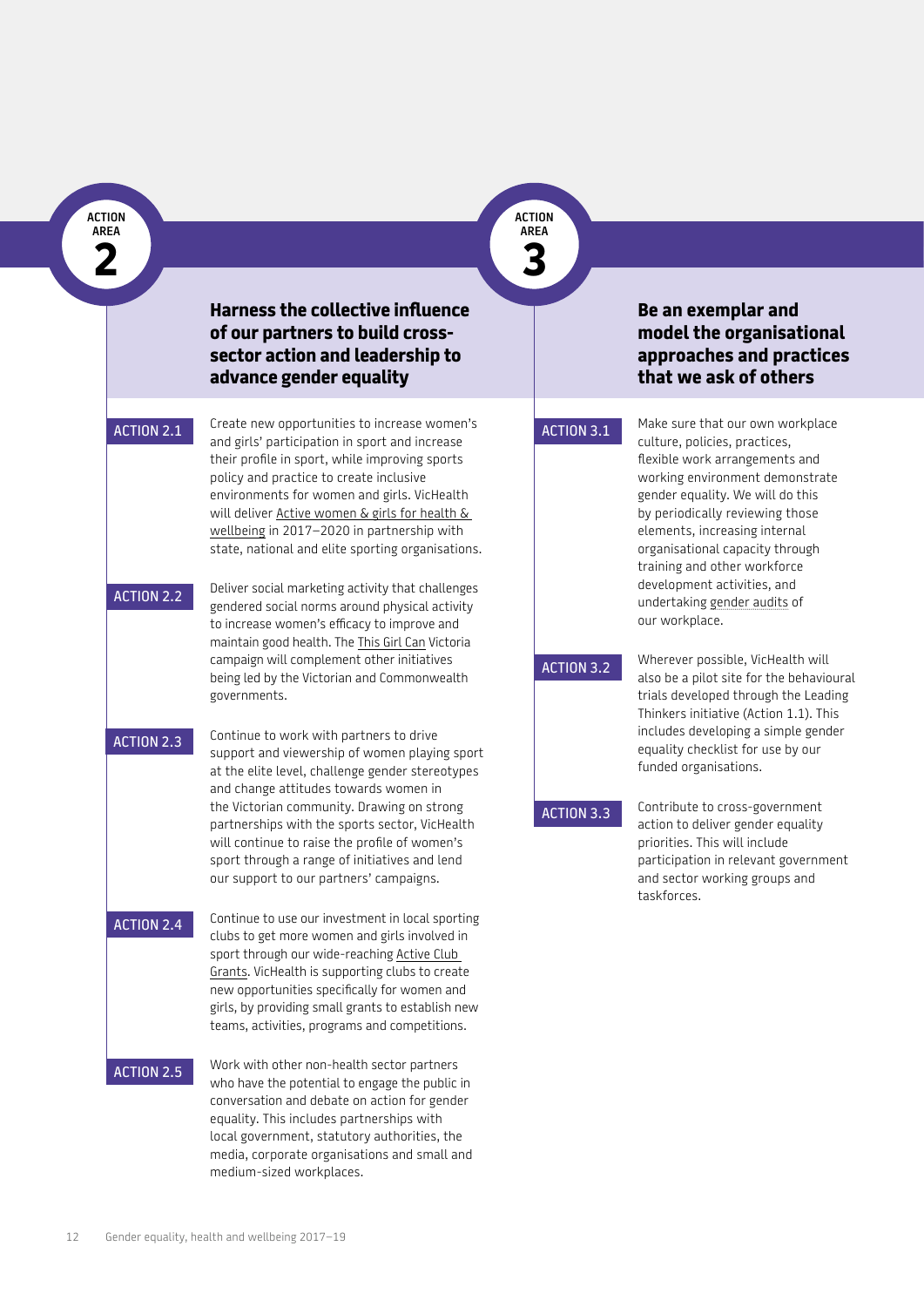<span id="page-12-0"></span>**ACTION AREA**

**4**

#### **Contribute to state and national action to prevent violence against women**

Many of the actions to promote gender equality under action areas 1, 2 and 3 will contribute to the primary prevention of violence against women, by addressing the broader social conditions that support violence against women.

We will continue to integrate our primary prevention learnings, and we will support evaluation and research in new and emerging areas of primary prevention practice, through the following actions:

ACTION 4.1

Provide support and resources for state and national prevention agencies to lead primary prevention and deliver evidence-based action into the future.

ACTION 4.2 Support primary prevention policy development in Victoria, by contributing to the implementation of [Safe and strong](http://www.vic.gov.au/women/gender-equality/a-victorian-gender-equality-strategy.html) and [Free from violence](http://www.vic.gov.au/familyviolence/prevention-strategy.html), and by working in partnership with the Victorian Office for Prevention and Women's Equality.

> Work with the Victorian Government to support the implementation and delivery of Respectful Relationships in Victorian schools.

ACTION 4.4

ACTION 4.3

Work in partnership with the Victorian Government to consolidate existing evidence on bystander behaviour (the factors that influence whether or not people act to identify, speak out or engage others in responding to incidents of sexism, discrimination or violence against women). As part of this, we will design a behavioural insights intervention that explores these influences on men and young people.

ACTION 4.5

Explore new ways to develop young people's digital literacy regarding exposure to online pornography, so that they have skills to critique the representation of intimate relationships and gender-based violence in pornography. This aims to promote positive and respectful relationships and sexuality in real life, which will benefit young women's and men's mental health and resilience.

ACTION 4.6

Investigate the relationship between alcohol and gender, including commissioning an evidence review to identify gaps in knowledge about interventions that prevent and respond to alcohol-related harm that can also impact the drivers of violence against women.

• Using the findings from the evidence review, work collaboratively with our partners to develop research priorities that support sectors to build the evidence on what works to address alcohol use and norms relating to both violence and gender.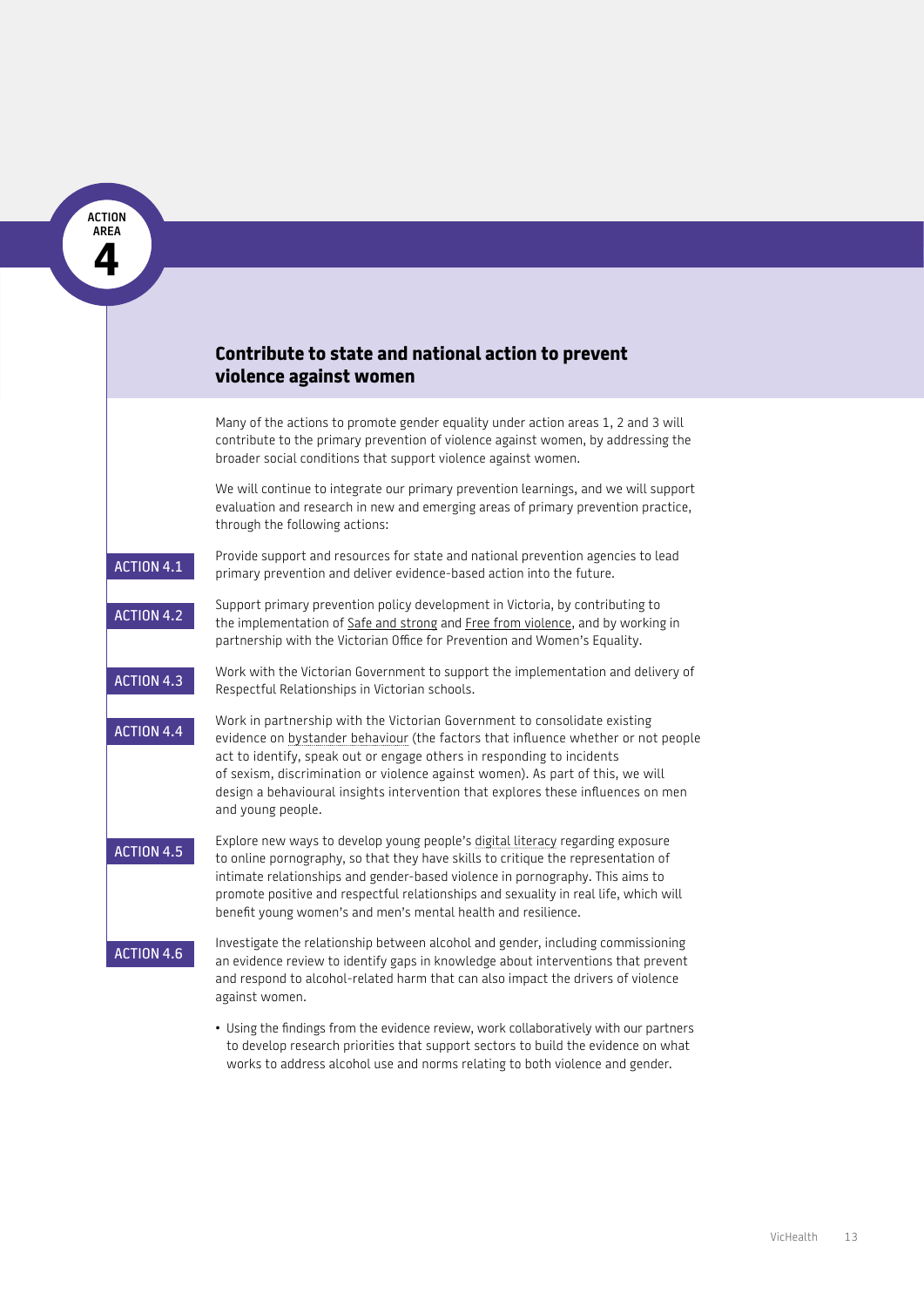### <span id="page-13-0"></span>**Measuring progress**

Implementing the Strategy will help us achieve our goals in many of our strategic imperatives, particularly by contributing to two of VicHealth's targets for 2016–19:

- **180,000** more people physically active, playing sport and walking, with a focus on women and girls
- **80,000** more opportunities to build community resilience and positive social connections, with a focus on young people and women.

VicHealth aims to make a significant contribution to Victorian activity to create gender equality, which will bring the greatest benefits at the state level. VicHealth recognises that the benefits of some actions taken during the Strategy's 2017–19 timeframe might only become evident at a Victorian population level in the coming years or decades. However during 2017–19 we can track the progress and effectiveness of specific actions, and identify any early changes in health, behaviour, attitudes and structures.

We will use the mechanisms described in on page 16 to evaluate and monitor the specific actions of our Strategy, including:

- monitoring the health and wellbeing of Victorians through the [VicHealth Indicators Survey](https://www.vichealth.vic.gov.au/programs-and-projects/vichealth-indicators-survey-2015), the [Victorian Population Health](https://www2.health.vic.gov.au/public-health/population-health-systems/health-status-of-victorians/survey-data-and-reports/victorian-population-health-survey/victorian-population-health-survey-2015)  [Survey](https://www2.health.vic.gov.au/public-health/population-health-systems/health-status-of-victorians/survey-data-and-reports/victorian-population-health-survey/victorian-population-health-survey-2015) (VPHS), reports using the outcomes framework of the [Victorian public health and wellbeing plan](https://www2.health.vic.gov.au/about/health-strategies/public-health-wellbeing-plan), the [National](https://www.dss.gov.au/about-the-department/programs-services/national-community-attitudes-survey)  [community attitudes towards violence against women survey](https://www.dss.gov.au/about-the-department/programs-services/national-community-attitudes-survey) (NCAS), and other statewide and national surveys
- monitoring and evaluating our programs, including our specific projects and campaigns
- other data sources that measure the drivers and effects of gender inequality.

Insights gathered through these mechanisms can be shared widely, to strengthen the design and implementation of other local and international health promotion programs and activities.

#### **Outcomes framework**

VicHealth has developed the outcomes framework in Table 1 to outline the changes we want to see as a result of our work, and how we will measure these changes. While specific objectives and targets for each action are established through our program designs and evaluations, this framework provides a high-level view of our aims for our gender equality work across the Strategy.

Where possible, the framework aligns with the outcomes frameworks in *Safe and strong, Free from violence*, and the *Victorian public health and wellbeing plan*, to ensure our goals complement the work of the Victorian Government. Measurement mechanisms are described on page 16, and it is expected that those identified in Table 1 will be supplemented with data from other sources. We aim to achieve equitable results across all of our outcomes, which is considered in the measures we design and use.

VicHealth will continue to work with the Department of Health and Human Services, the Office of Prevention and Women's Equality and our key partners to identify specific targets and measures for these outcomes, and to ensure our objectives align with those of the Victorian Government. An essential part of this will be ensuring our work supports and complements the actions of the Victorian Government and our partners, and that it uses our strengths and unique approaches to add the greatest value to work occurring across Victoria.

The wider benefits to men and boys, the economy and the community, will be monitored and evaluated through our statewide surveys, and other mechanisms used by the Victorian Government, other statutory authorities and research bodies.

A core part of our commitment to health equity is preventing or mitigating unintended negative impacts of our action, particularly where it exacerbates existing inequities. Where possible we monitor the equity impacts of our strategies across a range of social markers, to help us ensure our action to address gendered drivers of women's health and wellbeing do not unintentionally harm particular groups. This can include markers such as income, occupation type, education levels, gender identity, sexuality, race/ ethnicity, aboriginality and place of residence.

We will also continue to seek new ways of measuring differences in the health status of these groups more broadly. For example, we will explore how to identify health and wellbeing differences between women, men, trans, gender diverse and non-binary Victorians through statewide and national population health surveys, to help measure whether increased health and wellbeing is shared by all genders, with improvements proportionate to need. This will assist us and our partners in identifying how to adjust strategies or where targeted approaches are required.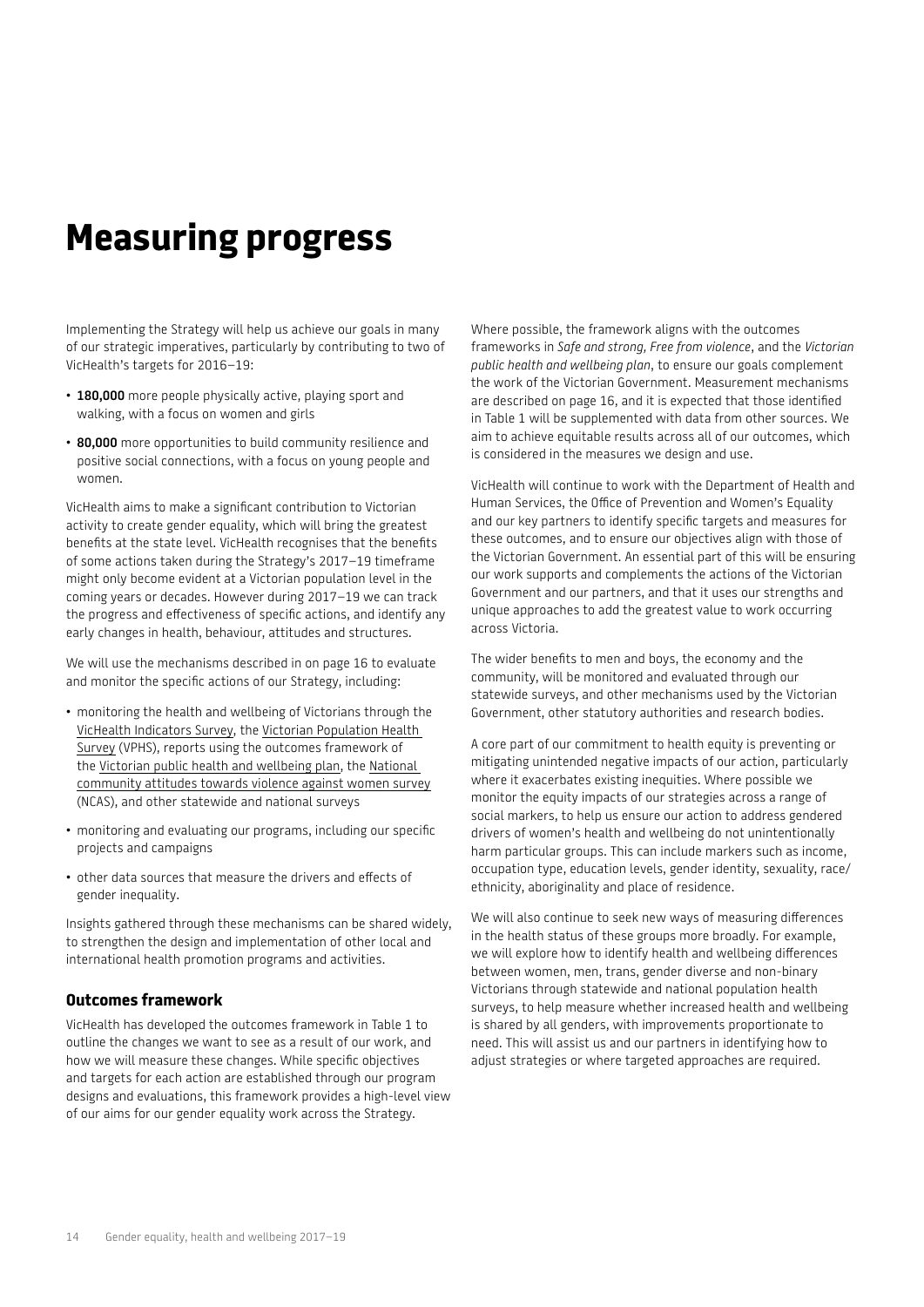#### Table 1: VicHealth's gender equality, health and wellbeing strategy outcomes framework

| <b>OUTCOME</b>                                                                                                                                                         | <b>ACTIONS</b>                                                                | <b>KEY MEASURES</b>                                               |
|------------------------------------------------------------------------------------------------------------------------------------------------------------------------|-------------------------------------------------------------------------------|-------------------------------------------------------------------|
| Women and girls are resilient, healthy and well.                                                                                                                       | All actions                                                                   | VicHealth Indicators Survey<br><b>VPHS</b><br>Program evaluations |
| All women and girls live free from gendered social norms<br>and stereotypes that unfairly limit their behaviour and harm<br>their health.                              | 1.1, 1.3, 1.6, 2.1, 2.2,<br>2.3, 2.5, 3.2, 4.2, 4.3,<br>4.4, 4.5, 4.6         | VicHealth Indicators Survey<br><b>NCAS</b><br>Program evaluations |
| More women and girls participate in key areas of public life,<br>leading to greater gender equality in domains such as work,<br>sport and leadership roles.            | 1.1, 1.3, 1.6, 2.1,<br>2.2, 2.3, 2.4, 2.5, 3.1                                | VicHealth Indicators Survey<br><b>VPHS</b><br>Program evaluations |
| All women and girls are visible, have an equal voice and<br>occupy decision-making roles at work, at home, in sport,<br>and in communities.                            | 1.1, 1.3, 1.6, 2.1, 2.2,<br>2.3, 2.5, 3.1, 4.3                                | VicHealth Indicators Survey<br>Program evaluations                |
| All women and girls are recognised for their contribution<br>in all aspects of society, particularly in the workplace<br>and sport.                                    | 1.1, 1.3, 1.6, 2.1,<br>2.2, 2.3, 2.5, 3.1                                     | Program evaluations                                               |
| Victorians do not tolerate attitudes and behaviours that<br>support gender inequality or violence against women,<br>particularly in the workplace and sports settings. | 1.1, 1.3, 1.4, 1.6,<br>2.1, 2.2, 2.3, 2.5,<br>3.1, 4.1, 4.2, 4.3,<br>4.4, 4.5 | <b>NCAS</b><br>Program evaluations                                |
| All women and girls are free from violence and discrimination<br>in their relationships, communities and workplaces.                                                   | 1.1, 1.3, 1.6, 2.5,<br>3.1, 4.1, 4.2, 4.3,<br>4.4, 4.5, 4.6                   | VicHealth Indicators Survey<br><b>NCAS</b><br>Program evaluations |
| Victorian organisations and leaders model and promote a<br>commitment to gender equality.                                                                              | 1.1, 1.3, 1.4, 1.6,<br>2.1, 2.3, 2.4, 2.5,<br>3.1, 3.2, 4.3, 4.4              | Program evaluations                                               |
| Health equity is considered in all VicHealth gender equality<br>decisions and actions.                                                                                 | 1.2, 3.1, 3.2, 3.3, 4.2                                                       | Internal evaluations and audits<br>Program evaluations            |
| VicHealth models gender equality best practice in<br>the workplace.                                                                                                    | 1.1, 1.2, 3.1, 3.2, 3.3                                                       | Internal evaluations and audits                                   |
| All women and girls enjoy improvements in health, with<br>improvements proportionate to the diverse needs of<br>different groups.                                      | All actions                                                                   | VicHealth Indicators Survey<br><b>VPHS</b><br>Program evaluations |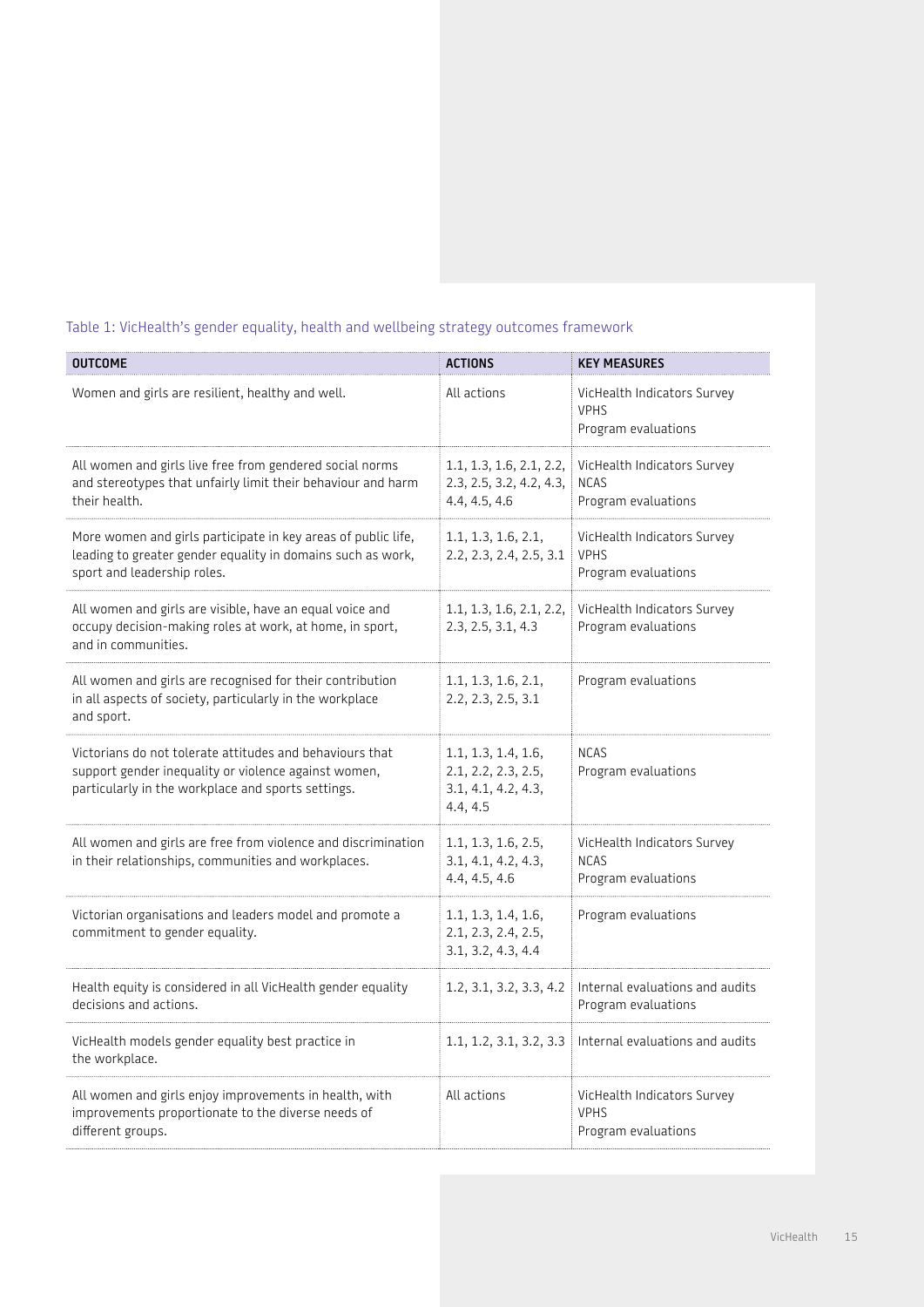#### <span id="page-15-0"></span>**Monitoring and evaluation mechanisms**

We will use the following mechanisms to monitor and evaluate the results of our work, throughout the Strategy's timeframe and beyond:

#### VicHealth Indicators Survey

The [VicHealth Indicators Survey](https://www.vichealth.vic.gov.au/programs-and-projects/vichealth-indicators-survey-2015) is a Victorian community wellbeing survey that measures individual and community health and wellbeing, to inform decisions about public health priorities. Data is available by local government area and sociodemographic group. The survey is conducted every four years, with the most recent survey conducted in 2015.

Survey results can be used to track changes in the prevalence and distribution of population-level health issues such as subjective wellbeing, gender equality in relationships, perceptions of safety, mental wellbeing, physical activity, and alcohol use.

#### Project monitoring and evaluation

At VicHealth, research complements all of our health promotion investments. We support a mix of investigator-led research, strategic research and evaluation research to build evidence for health promotion interventions. Monitoring and evaluation can be elements of specific projects, or separate components of a broader program.

As well as helping to measure our progress and refine our action, our monitoring and evaluation efforts enable VicHealth to contribute significantly to the wider health promotion evidence base.

#### Statewide and national surveys

The [Victorian Population Health Survey](https://www2.health.vic.gov.au/public-health/population-health-systems/health-status-of-victorians/survey-data-and-reports/victorian-population-health-survey) is an annual survey that collects information at the state, regional and local government area levels about the health, lifestyle and wellbeing of adult Victorians aged 18 years and over. Survey results are used to monitor progress against the *Victorian public health and wellbeing plan*.

The Victorian Government also conducts surveys on health and social outcomes for specific population groups, such as the [Department of Education and Training's surveys](http://www.education.vic.gov.au/about/research/Pages/newdata.aspx) on the health and wellbeing of children, adolescents and students. These surveys provide valuable data that can contribute to our monitoring and evaluation efforts. The [Victorian public health and wellbeing](https://www2.health.vic.gov.au/about/health-strategies/public-health-wellbeing-plan)  [outcomes framework data dictionary](https://www2.health.vic.gov.au/about/health-strategies/public-health-wellbeing-plan) provides technical details on a range of other data sources that can measure health inequalities.

The National Community Attitudes towards Violence Against Women Survey was conducted by VicHealth in 2009 and 2013. It provides a snapshot of community attitudes to violence and identifies trends over time that can help shape future prevention activity. It is currently supported by the Commonwealth Department of Social Services as part of the [National plan to](https://www.dss.gov.au/women/programs-services/reducing-violence/the-national-plan-to-reduce-violence-against-women-and-their-children-2010-2022)  [reduce violence against women and their children 2010–2022](https://www.dss.gov.au/women/programs-services/reducing-violence/the-national-plan-to-reduce-violence-against-women-and-their-children-2010-2022). The 2017 survey is being conducted by ANROWS (Australia's National Research Organisation for Women's Safety), with findings to be released in 2018.40

#### Other data sources

Across each outcome, evidence obtained through the above mechanisms may be supplemented by data from state and national reporting on health and wellbeing, participation rates, community attitudes, and incidence of violence and discrimination. Sources may include the Australian Bureau of Statistics, Australian Institute of Health and Welfare, Worksafe, Victorian Equal Opportunity and Human Rights Commission, Workplace Gender Equality Agency and ANROWS, among others.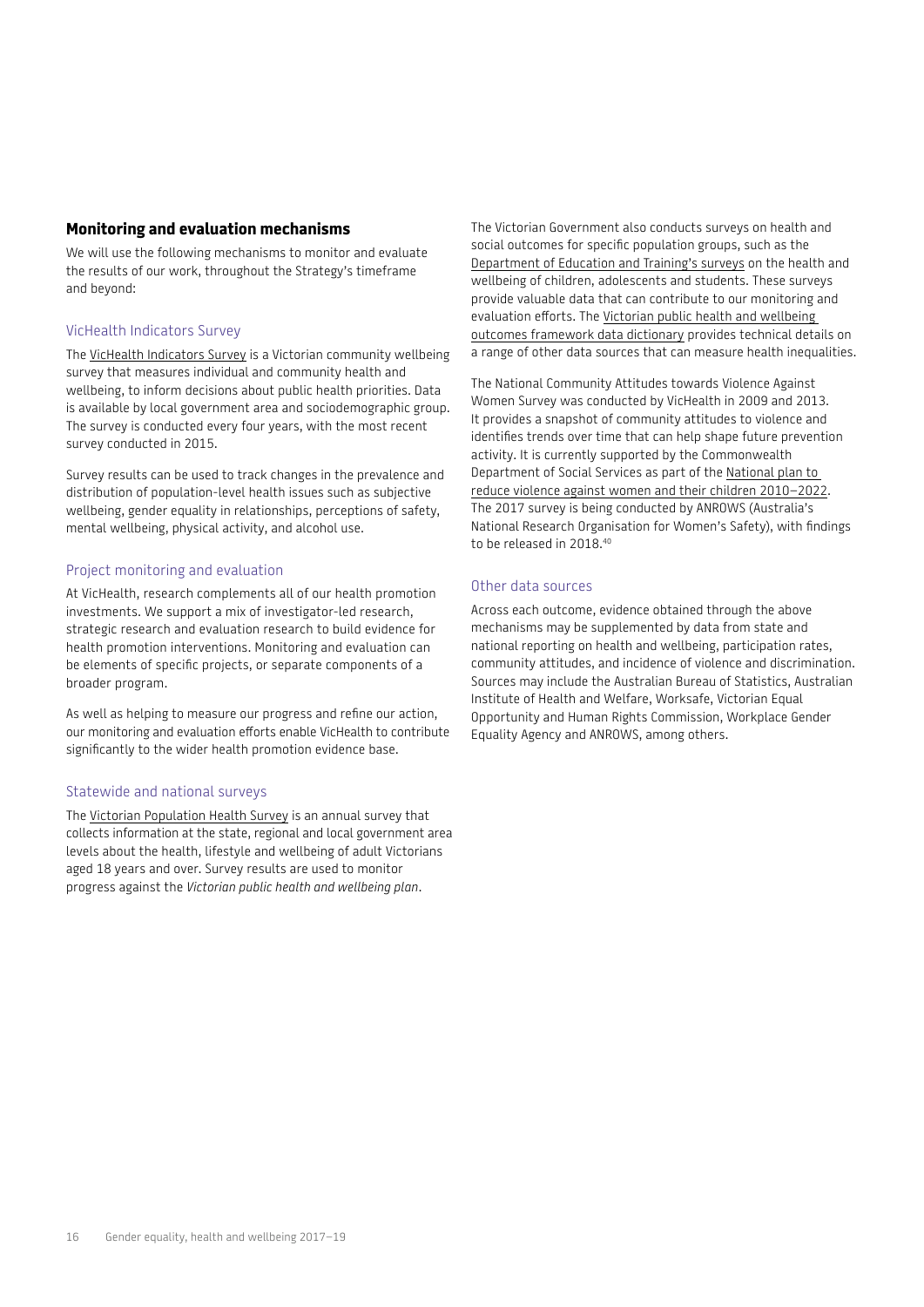## **Key terms**

#### **Behavioural insights**

Behavioural insights approaches aim to embed a more realistic model of human behaviour into policy and service design. It uses a deep understanding of human psychology to look at how people make choices in everyday life, to try to close the gap between intention and behaviour.

#### **Bystander behaviour**

People's action to identify, speak out or engage others in responding to incidents of sexism, discrimination or violence.

#### **Equity-focused digital assessment (EFHIA)**

A process that assesses an initiative to determine potential socially produced differences in its effects on the health of the population, and specific groups within that population. It also assesses whether these effects are remediable and unfair.<sup>41</sup>

#### **Digital literacy**

The skills needed to find, evaluate, create and disseminate digital information. Digital literacy includes critical thinking skills to understand the social implications of that information.

#### **Gender**

The 'socially-constructed differences between men and women, as distinct from 'sex', which refers to their biological differences'.1 Gender includes the norms, roles and relationships that exist between women and men.<sup>2</sup>

#### **Gender audit**

In the workplace, an assessment of how organisational policies and practices might be inadvertently harming women or men, or diminishing gender equality.42 An audit can assess salaries, conditions, recruitment, promotion practices, mentoring and development.

#### **Gender diverse, non-binary and trans**

Gender diverse and non-binary refers to people who do not identify as a woman or a man (see 'gender identity' below). Some people may identify as agender (having no gender), bigender (both a woman and a man) or non-binary (neither a woman nor a man). Transgender (often shortened to 'trans') refers to a person whose gender identity, gender expression or behaviour does not align with their sex assigned at birth. $1,43$ 

#### **Gender equality**

For the purposes of this Strategy, gender equality refers to 'the equal chances or opportunities for groups of women and men to access and control social, economic and political resources, including protection under the law'.3

#### **Gender equality in health**

A state where women and men, in all their diversity and at all stages of their lives, have the same conditions and opportunities to realise their full rights and potential to be healthy, contribute to health development, and benefit from the results.<sup>2</sup>

#### **Gender identity**

The way in which a person understands, identifies or expresses their masculine or feminine characteristics within a particular sociocultural context. A person's gender identity can be the same or different from their sex assigned at birth. It includes identities such as cisgender (where a person's gender identity is in line with the social expectations of their sex assigned at birth), trans, gender diverse and non-binary.43

#### **Health equity**

The notion that everyone should have a fair opportunity to attain their full health potential, and that no one should be disadvantaged from achieving this potential if it can be avoided.<sup>44</sup>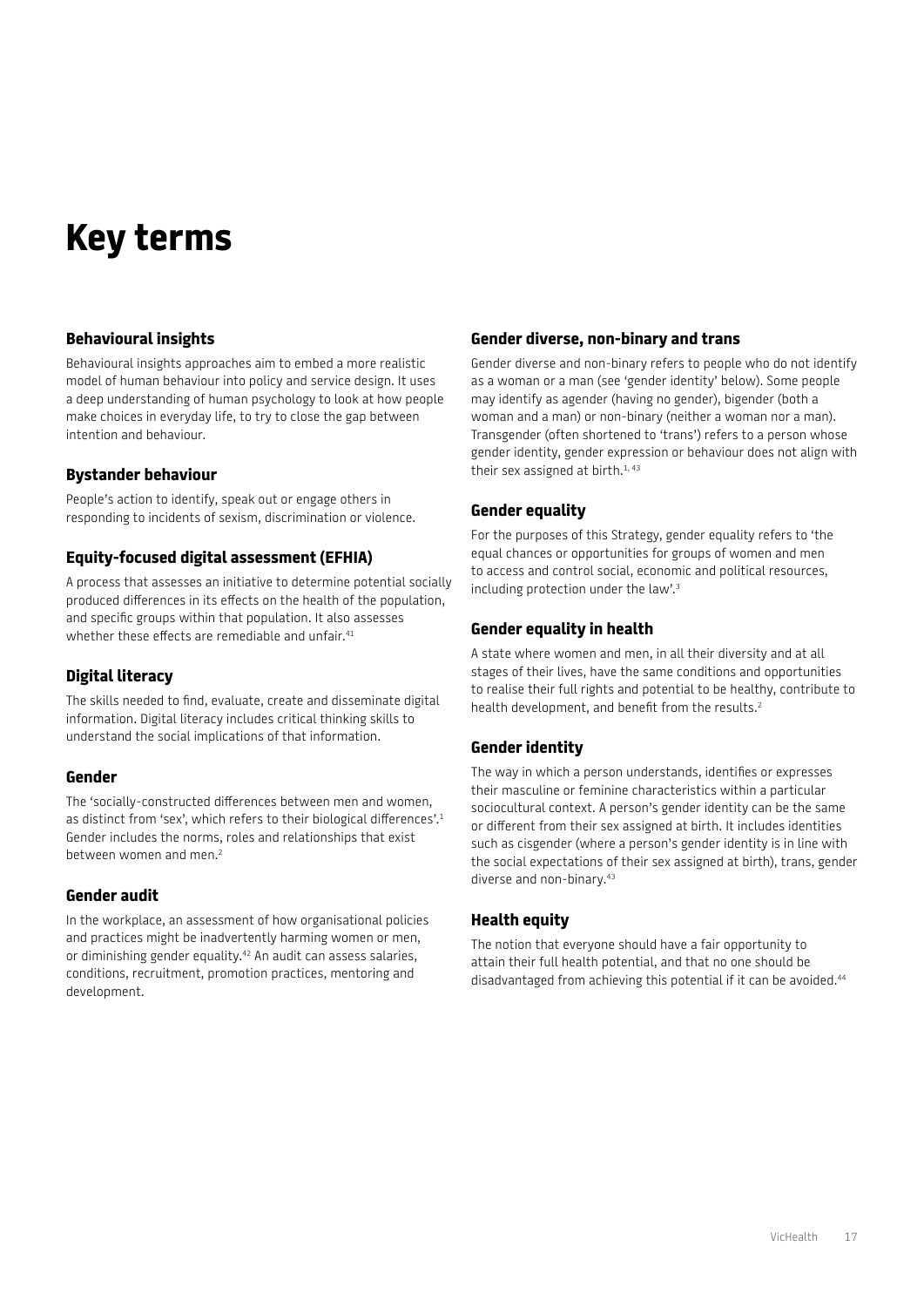#### **Intersectionality**

People's experiences are shaped by the intersection of a number of social conditions, such as gender, ethnicity, ability, sexuality, gender identity, religion, aboriginality, age, education, occupation type and income. Each of these factors, or identity attributes, influences and has an impact on our lives and our experiences. Social structures and systems, and the way they intersect, play a large role in creating social conditions that result in power and privilege or discrimination and oppression, thus shaping the ways in which people experience inequality, disadvantage and violence. 9.45

#### **Intersex**

A term that refers to people who are born with genetic, hormonal or physical sex characteristics that are not typically 'male' or 'female'. Intersex people have a diversity of bodies and identities.46

#### **Layers of influence**

The drivers of health difference that allocate power and resources based on social position. The three layers are: socioeconomic, political and cultural context; daily living conditions; and individual health-related knowledge, attitudes and behaviours.9

#### **Population health**

As an outcome, it refers to the health of a group of individuals (for example, Victorians), including the distribution of health within that group. As an approach, it aims to reduce the incidence of preventable illness and mortality.

#### **Primary prevention**

Programs, policies and other activities that seek to prevent violence before it occurs, by addressing its key drivers. In contrast, secondary prevention is aimed at individuals and groups who show early signs of perpetrating violent behaviour or of being subject to violence. Tertiary prevention provides support and treatment to those affected by, or who use, violence.

#### **Setting**

The place or social context where people engage in daily activities in which environmental, organisational and personal factors interact to affect health and wellbeing. Examples of settings include schools, workplaces, sports clubs, transport, health services, communities and local government.<sup>47</sup>

#### **Social determinants of health**

The conditions in which people are born, grow, live, work and age. These are shaped by the distribution of money, power and resources at global, national and local levels.48 Examples include education, income, working conditions, unemployment, housing, early childhood development and social exclusion.

#### **Social norms**

The informal rules that govern the behaviour of individuals in groups, communities, cultures and societies. They are the behaviours that are socially acceptable and expected in that environment.

#### **Unconscious bias**

In recruitment, unconscious bias occurs when unintentional assumptions are made about job applicants based on factors such as their gender, age, culture, religion or other background.

#### **Unintended impacts**

Health, economic or social impacts of action that were not identified during the planning process. They can be both positive and negative, with negative effects including increasing inequity in other areas, or increasing stigma.<sup>9</sup>

#### **Violence against women**

Any act of gender-based violence that causes or could cause physical, sexual or psychological harm or suffering to women, including threats of harm or coercion, in public or in private life. This definition encompasses all forms of violence that women experience and that are gender-based (including physical, sexual, emotional, cultural/spiritual, financial, and others).15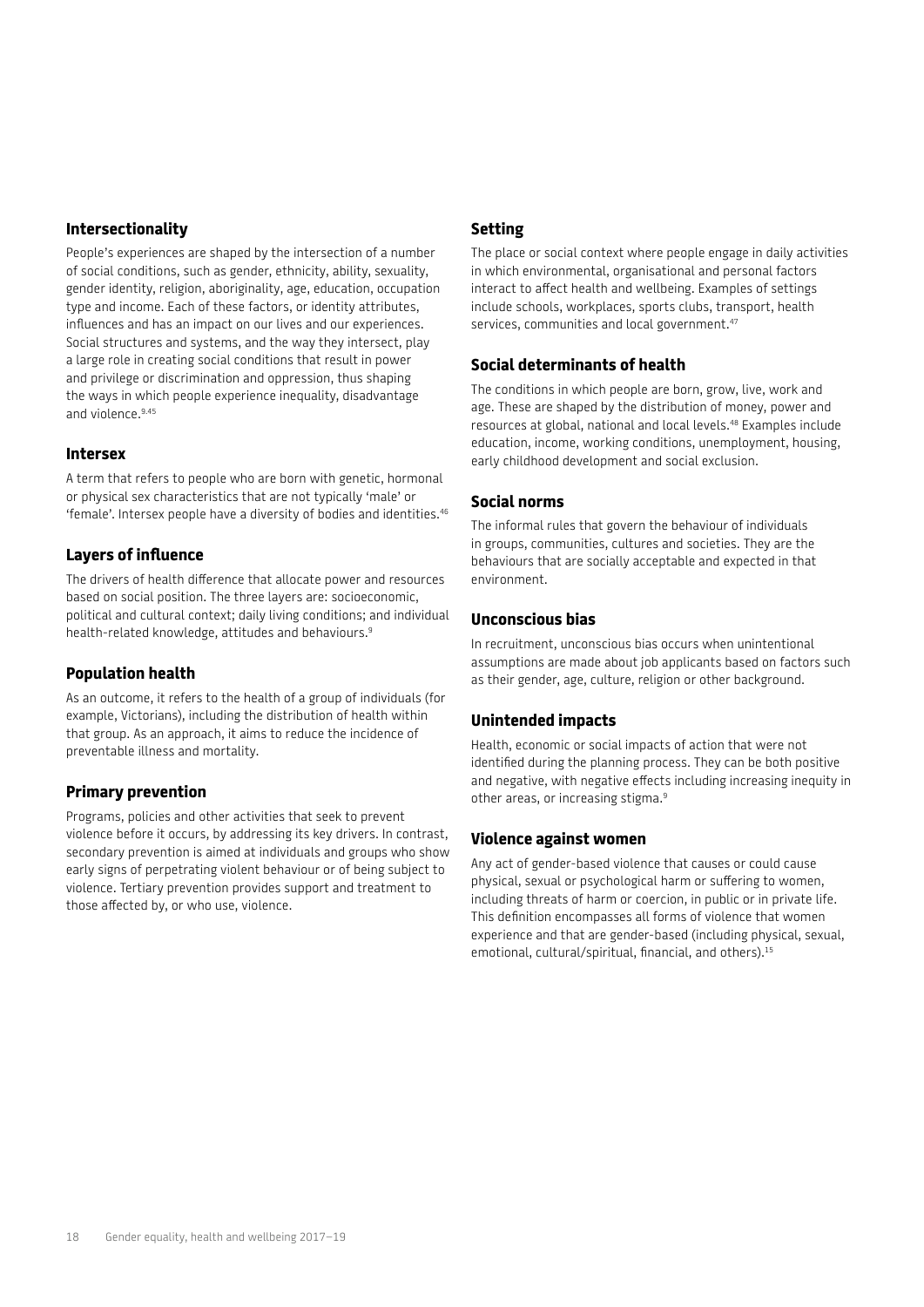## **Appendix 1: Preventing violence against women**

Over the past 15 years, VicHealth has used a public health approach to invest in the primary prevention of violence against women. This seeks to prevent violence *before* it occurs, by addressing the drivers of violence against women.

#### **Prevalence and costs of violence against women**

- In Australia, violence against women is highly prevalent, with two in every five women (41%) having experienced violence since the age of 15 years.
	- » Around one in three (34%) have experienced physical violence.
	- » Almost one in five (19%) have experienced sexual violence.<sup>49</sup>
- In Australia, intimate partner violence perpetrated by men is the highest contributor to the disease burden for women aged 18 to 44 years – more than any other risk factor, such as tobacco use, high cholesterol or use of illicit drugs.<sup>50</sup>
- Violence against women costs Australia \$21.7 billion a year.<sup>51</sup>

#### **The drivers of violence against women**

Societies with low levels of gender equality are likely to have higher levels of violence against women.14 Gender inequality sets the necessary social context in which violence against women occurs, and is maintained and perpetuated in all spheres of life, through:

- structures that reinforce an unequal distribution of economic, social and political power and resources between women and men (for example, pay differences between women and men)
- social norms that prescribe and limit the type of conduct, roles, interests and contributions expected from women and men (for example, assumptions that women are best suited to caring for children)
- practices, behaviours and choices made on a daily basis that reinforce these gendered structures and norms (for example, differences in child-rearing practices for boys and girls).<sup>15</sup>

Together these factors create environments in which women and men are not considered to be equal, and violence against women is condoned. Drivers of gender inequality that are most consistently associated with high levels of violence against women are:

- men's control of decision-making, and limits to women's independence in public life and relationships
- rigid gender roles and stereotyped constructions of masculinity and femininity
- male peer relations that emphasise aggression and disrespect towards women
- condoning of violence against women.

#### **Action to prevent violence against women**

The key strategy to reduce this violence is to promote equal and respectful relationships between girls and boys, and women and men, at every level: individual/family, organisational, community and societal.<sup>6</sup>

There is growing evidence of the effectiveness of a range of approaches to influencing social norms, structures and organisational policies and practices, and addressing the gendered drivers of violence against women. These include direct participation programs; organisational and workforce development; community strengthening; social marketing and communications; advocacy; legislative and policy reform; and research, monitoring and evaluation.6,15 Action must be taken in a range of settings, including local government, health, sport, business, media, research, education, the arts and community.

In 2015, in partnership with Our Watch and ANROWS, VicHealth published [Change the story: A shared framework for the primary](https://www.ourwatch.org.au/What-We-Do/National-Primary-Prevention-Framework)  [prevention of violence against women and their children in](https://www.ourwatch.org.au/What-We-Do/National-Primary-Prevention-Framework)  [Australia](https://www.ourwatch.org.au/What-We-Do/National-Primary-Prevention-Framework). *Change the story* contributes to the [National plan to](https://www.dss.gov.au/women/programs-services/reducing-violence/the-national-plan-to-reduce-violence-against-women-and-their-children-2010-2022)  [reduce violence against women and their children 2010–2022](https://www.dss.gov.au/women/programs-services/reducing-violence/the-national-plan-to-reduce-violence-against-women-and-their-children-2010-2022), [Safe and strong: Victoria's gender equality strategy](http://www.vic.gov.au/women/gender-equality/a-victorian-gender-equality-strategy.html) and [Free from](http://www.vic.gov.au/familyviolence/prevention-strategy.html)  [violence: Victoria's strategy to prevent family violence and all](http://www.vic.gov.au/familyviolence/prevention-strategy.html)  [forms of violence against women.](http://www.vic.gov.au/familyviolence/prevention-strategy.html)

*Change the story* identifies five essential and five supporting actions that address the drivers of violence against women and factors that reinforce violence against women<sup>15</sup>: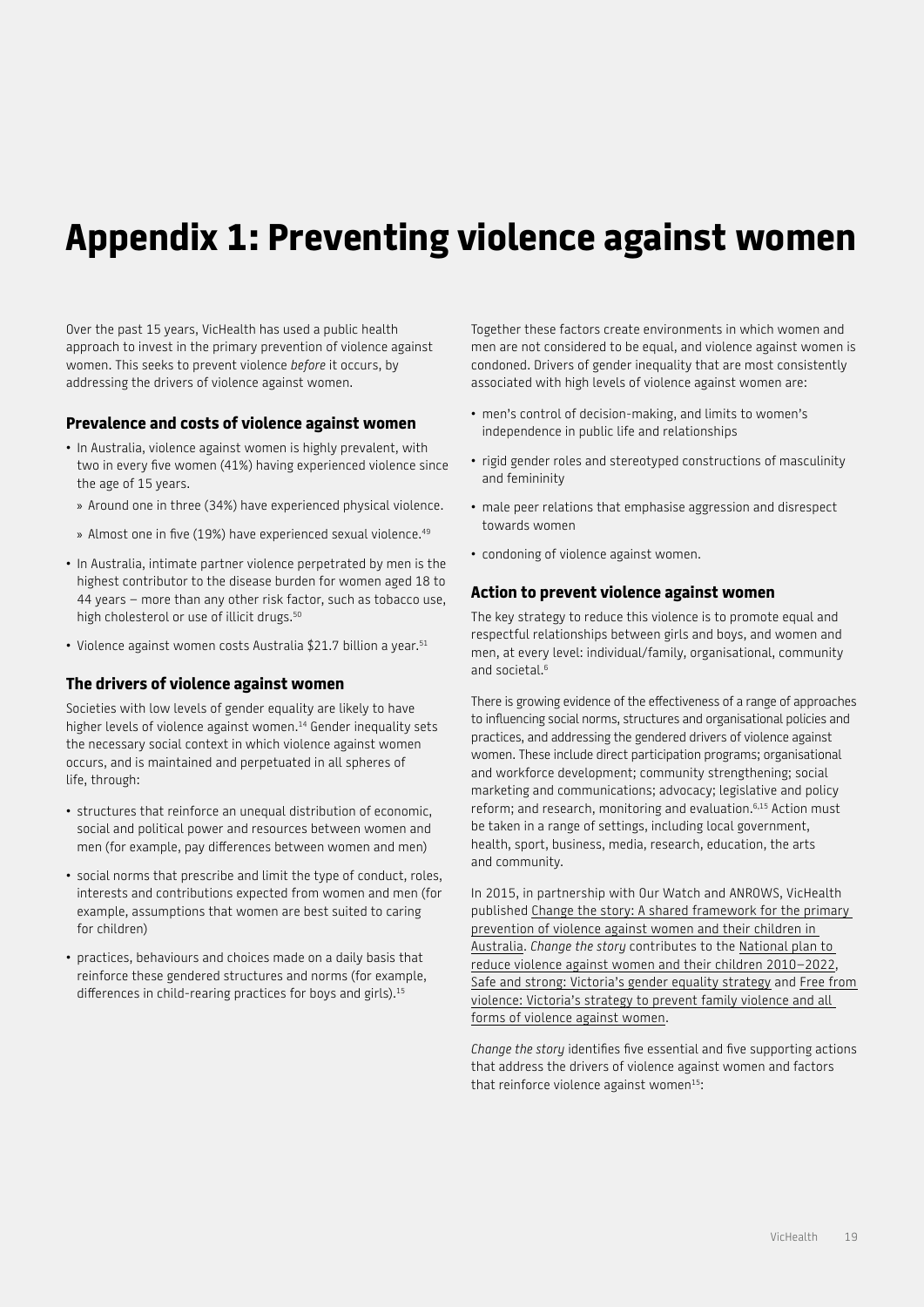#### Essential actions to address the gendered drivers of violence against women:

- Challenge the condoning of violence against women.
- Promote women's independence and decision-making in public life and relationships.
- Foster positive personal identities and challenge gender stereotypes and roles.
- Strengthen positive, equal and respectful relations between and among women and men, girls and boys.
- Promote and normalise gender equality in public and private life.

#### Supporting actions to address the reinforcing factors:

- Challenge the normalisation of violence as an expression of masculinity or male dominance.
- Prevent exposure to violence, and support those affected, to reduce its consequences.
- Address the intersections between social norms relating to alcohol and gender.
- Reduce backlash by engaging men and boys in gender equality, building relationship skills and social connections.
- Promote broader social equality and address structural discrimination and disadvantage.

## **Appendix 2: Policy context**

There have been a number of significant shifts in state, national and international policy as part of government efforts to reduce gender inequalities. Major policies that are relevant to VicHealth's work include:

#### **Victorian Government policy**

#### Victorian Public Health and Wellbeing Plan 2015–2019

The [Victorian public health and wellbeing plan](https://www2.health.vic.gov.au/about/health-strategies/public-health-wellbeing-plan) identifies the Victorian Government's main priorities for 2015–19 to improve the health and wellbeing of all Victorians. Its vision is 'a Victoria free of the avoidable burden of disease and injury, so that all Victorians can enjoy the highest attainable standards of health, wellbeing, and participation at every age'.52

The Plan names the health and wellbeing priorities for 2015–19 as healthier eating and active living; tobacco-free living; reducing harmful alcohol and drug use; improving mental health; preventing violence and injury; and improving sexual and reproductive health. It considers gender in all these priorities, recognising how gender roles, norms, expectations and behaviour affect people's ability to protect and promote their health.

#### Royal Commission into Family Violence

In 2015 the Victorian Government established a [Royal Commission](http://www.rcfv.com.au/)  [into Family Violence.](http://www.rcfv.com.au/) The Royal Commission was a critical opportunity for Victoria to confront family violence and begin the process of longterm change. This included a commitment to taking concrete steps to reduce levels of violence against women by addressing the key drivers of violence and improving gender equality. The Commission released its report in 2016, making 227 recommendations to tackle family violence, including the need for a significant and sustained focus on primary prevention.53

The Victorian Government accepted all 227 recommendations and committed to undertake primary prevention reforms and initiatives including:

- developing a 10-year family violence action plan – [Ending family](http://www.vic.gov.au/familyviolence/our-10-year-plan.html)  [violence: Victoria's plan for change](http://www.vic.gov.au/familyviolence/our-10-year-plan.html) – which outlines how the Victorian Government will act on the recommendations of the Royal Commission
- developing a gender equality strategy – [Safe and strong: Victoria's](http://www.vic.gov.au/women/gender-equality/a-victorian-gender-equality-strategy.html)  [gender equality strategy](http://www.vic.gov.au/women/gender-equality/a-victorian-gender-equality-strategy.html), and developing a primary prevention strategy – [Free from violence: Victoria's strategy to prevent family](http://www.vic.gov.au/familyviolence/prevention-strategy.html)  [violence and all forms of violence against women](http://www.vic.gov.au/familyviolence/prevention-strategy.html)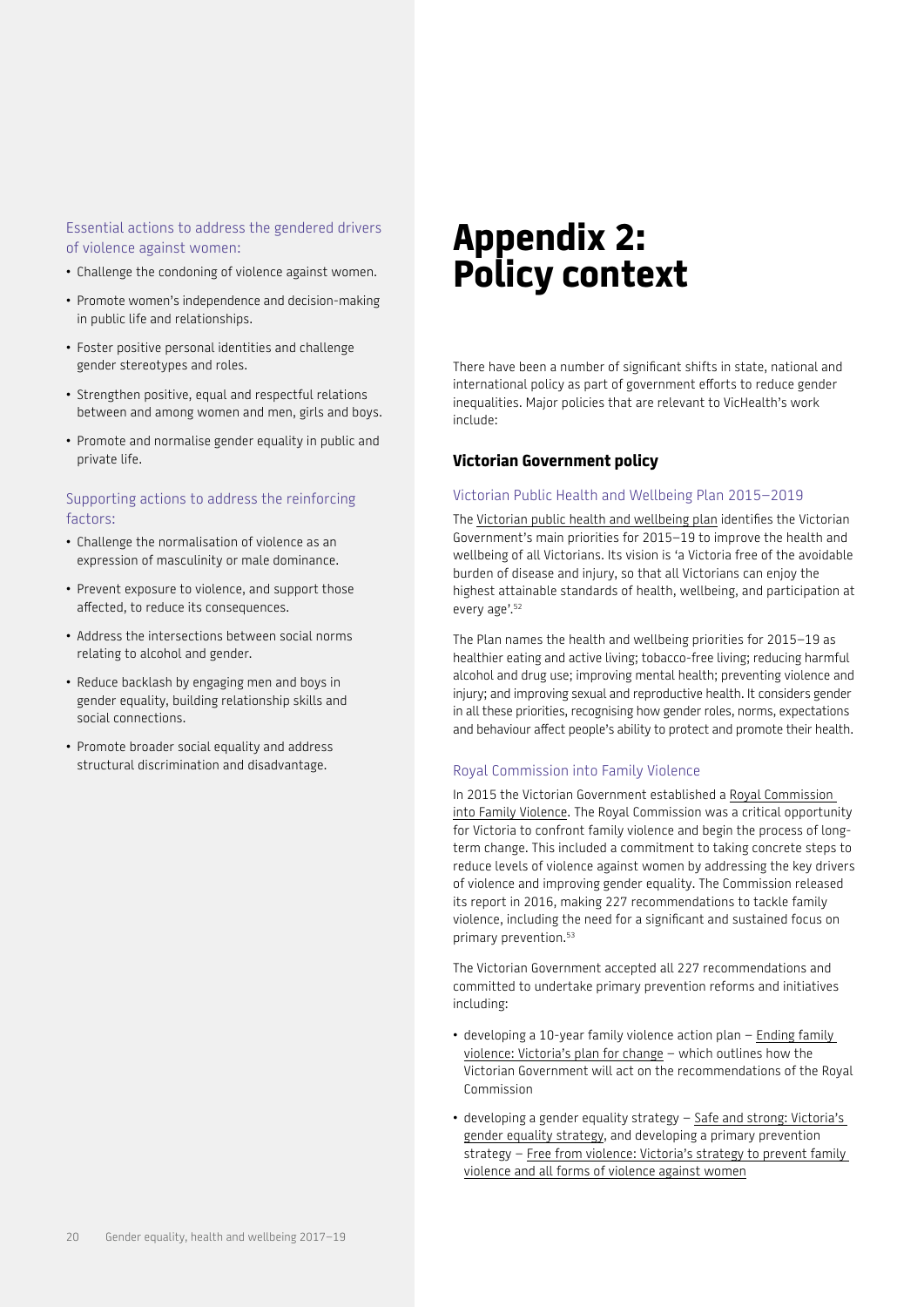- develop a Gender Equality Act
- establish a new agency dedicated to preventing family violence before it starts
- consider family violence and alcohol-related harms in the review of the *Liquor Control Reform Act 1998* (Vic).

#### Free from violence: Victoria's strategy to prevent family violence and all forms of violence against women

*Free from violence* sets out what the Victorian Government will do to prevent violence against women, in the settings where inequality and violent behaviour are shaped. The strategy aims to build the social structures, norms and practices that prevent violence.

#### Safe and strong: A Victorian gender equality strategy

*Safe and strong* is a plan for sustained action to bring about the changes in attitudes and behaviour required to prevent violence against women and to improve gender equality. It identifies key settings for action: education and training; work and economic security; health, safety and wellbeing; leadership and representation; sport and recreation; and media, arts and culture.

*Safe and strong* recognises that gender equality cannot be achieved by government alone. Individuals, families, communities, workplaces, businesses, sporting associations, the media and the arts all hold responsibility 'to build a culture of respect and equality for all individuals'.1

#### Other Victorian Government policies and initiatives

The Victorian Government has a number of programs and policies relevant to gender equality. In the health portfolio, initiatives such as the [Victorian Women's Health Program](https://www2.health.vic.gov.au/about/populations/womens-health) aim to improve the health and wellbeing of all Victorian women, especially those at risk of ill health. More specifically, policies such as [Victorian](https://www2.health.vic.gov.au/about/publications/policiesandguidelines/womens-sexual-health-key-priorities)  [women's sexual and reproductive health: Key priorities 2017–20](https://www2.health.vic.gov.au/about/publications/policiesandguidelines/womens-sexual-health-key-priorities) set out ways to address health issues that significantly impact on women and girls' ability to participate fully and equally in all aspects of their lives. While VicHealth's actions under this Strategy do not directly focus on health services or sexual and reproductive health, we fully endorse the State Government's approach, and align with the preventive elements relevant to our Strategy.

#### **Commonwealth Government policy**

At the national level, the Commonwealth Department of Social Services' [National plan to reduce violence against women and their](https://www.dss.gov.au/women/programs-services/reducing-violence/the-national-plan-to-reduce-violence-against-women-and-their-children-2010-2022)  [children 2010–2022](https://www.dss.gov.au/women/programs-services/reducing-violence/the-national-plan-to-reduce-violence-against-women-and-their-children-2010-2022) focuses on primary prevention, supporting women who have experienced violence, stopping men from committing violence, and building the evidence base. Under the National Plan, the Commonwealth Government develops threeyearly action plans. The [Third action plan 2016–2019](https://www.dss.gov.au/women/programs-services/reducing-violence/third-action-plan) has the following priorities: prevention and early intervention; Aboriginal and Torres Strait Islander women and their children; greater support

and choice; sexual violence; responding to children living with violence; and keeping perpetrators accountable across all systems.<sup>54</sup>

Statutory bodies such as the Workplace Gender Equality Agency and the Australian Human Rights Commission also lead policy and programs in gender equality. This Strategy aligns with their work in relevant areas, as well as related legislation such as the *Sex Discrimination Act 1984* (Cth)*, Fair Work Act 2009* (Cth) and *Disability Discrimination Act 1992* (Cth).

#### **International policy**

The United Nations Sustainable Development Goals came into force in 2016 as part of the [2030 Agenda for Sustainable Development](http://www.un.org/ga/search/view_doc.asp?symbol=A/RES/70/1&Lang=E). Seventeen goals were identified for Member States (including Australia) to reach, with the aims of ending all forms of poverty, fighting inequalities and tackling climate change.

VicHealth's work under this Strategy will help Australia meet the following Sustainable Development Goals (SDGs):

- **SDG 5: Achieve gender equality and empower all women and girls** – across the Goal's targets to address discrimination, violence, recognition and value of women's work, participation in leadership, and development of policies and legislation that promote gender equality.
- **SDG 3: Ensure healthy lives and promote wellbeing for all at all ages** – particularly its targets to prevent non-communicable diseases and promote mental health and wellbeing.
- **SDG 8: Promote inclusive and sustainable economic growth, employment and decent work for all** – as it relates to women's rates of employment, equal pay, and safe and secure working environments.
- **SDG 16: Promote just, peaceful and inclusive societies** particularly its targets to reduce violence and increase inclusion in decision-making.

This Strategy also aligns with Australia's important international commitments on gender, violence against women and human rights, such as the [Convention on the Elimination of All Forms of](http://www.un.org/womenwatch/daw/cedaw/cedaw.htm)  [Discrimination against Women \(CEDAW\)](http://www.un.org/womenwatch/daw/cedaw/cedaw.htm), [Nairobi Forward-Looking](http://www.un.org/womenwatch/confer/nfls/)  [Strategies for the Advancement of Women](http://www.un.org/womenwatch/confer/nfls/), [Declaration on the](http://www.un.org/documents/ga/res/48/a48r104.htm)  [Elimination of Violence against Women](http://www.un.org/documents/ga/res/48/a48r104.htm), [Beijing Declaration and](http://www.un.org/womenwatch/daw/beijing/platform/)  [Platform for Action](http://www.un.org/womenwatch/daw/beijing/platform/) and the [Vienna Declaration and Platform for](http://www.ohchr.org/EN/ProfessionalInterest/Pages/Vienna.aspx)  [Action,](http://www.ohchr.org/EN/ProfessionalInterest/Pages/Vienna.aspx) among others.

VicHealth has been designated as the [World Health Organization](https://www.vichealth.vic.gov.au/whocc)  [Collaborating Centre for Leadership in Health Promotion.](https://www.vichealth.vic.gov.au/whocc) In this role, we provide technical support, share our knowledge and help build capacity in countries in the Western Pacific Region and globally. As part of this Strategy, we will continue to provide technical advice and disseminate information on promoting gender equality to countries in the Western Pacific and beyond.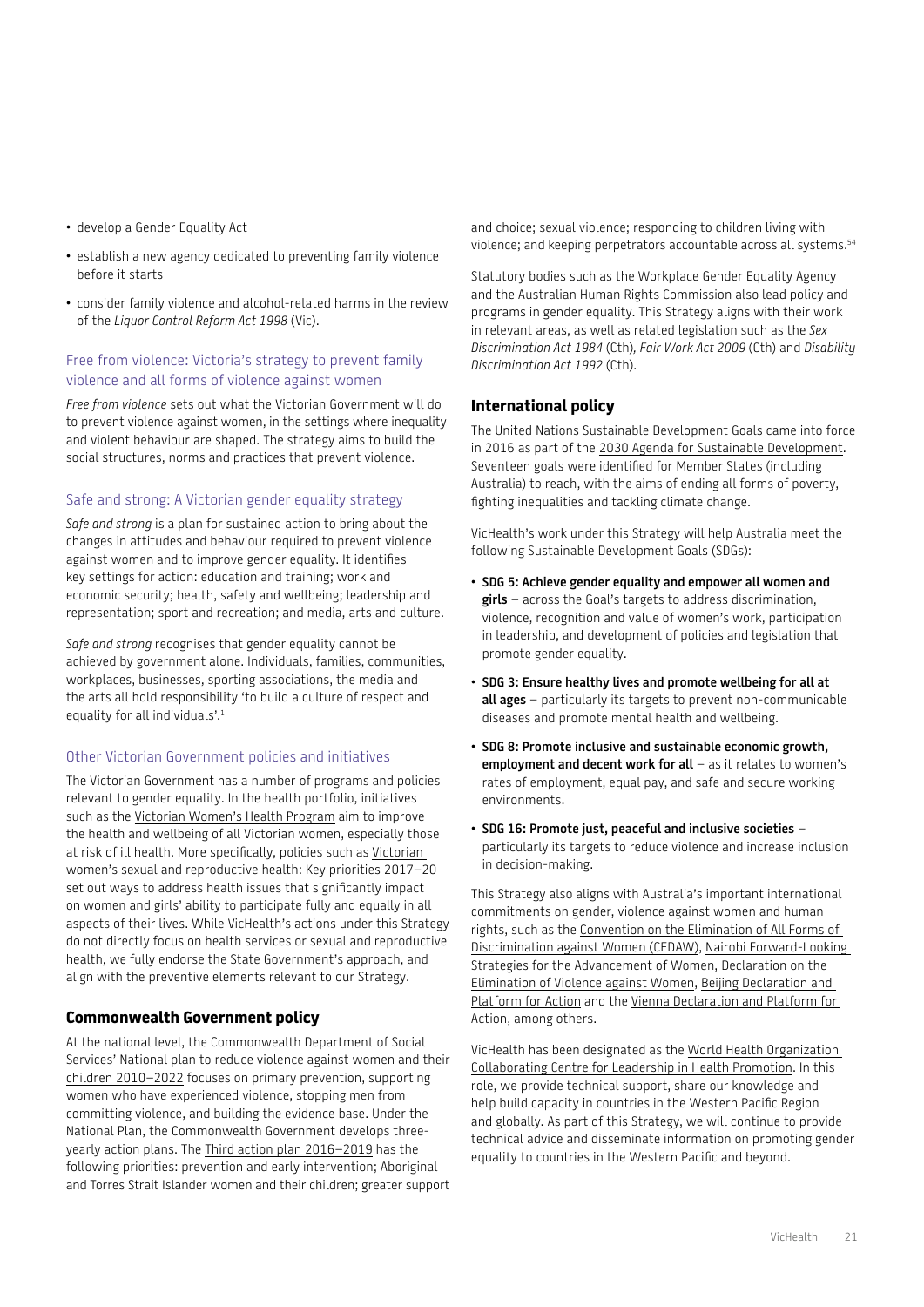## **References**

- 1. Victorian Government 2016, *Safe and strong: A Victorian gender equality strategy*, State of Victoria, viewed 28 July 2017, [http://www.vic.gov.au/women/gender-equality/a-victorian](http://www.vic.gov.au/women/gender-equality/a-victorian-gender-equality-strategy.html)[gender-equality-strategy.html](http://www.vic.gov.au/women/gender-equality/a-victorian-gender-equality-strategy.html)
- 2. World Health Organization 2015, 'Gender fact sheet', viewed 28 July 2017, [http://www.who.int/mediacentre/factsheets/](http://www.who.int/mediacentre/factsheets/fs403/en/) [fs403/en/](http://www.who.int/mediacentre/factsheets/fs403/en/)
- 3. World Health Organization 2017, 'Gender, equity and human rights', viewed 28 July 2017, [http://www.who.int/gender](http://www.who.int/gender-equity-rights/understanding/gender-definition/en/)[equity-rights/understanding/gender-definition/en/](http://www.who.int/gender-equity-rights/understanding/gender-definition/en/)
- 4. Department of Health 2014, *Transgender and gender diverse health and wellbeing: Background paper*, State of Victoria, Melbourne.
- 5. Department of Health and Human Services 2017, 'Improving men's health – Why focus on men's health', viewed 28 July 2017, [https://www2.health.vic.gov.au/about/populations/](https://www2.health.vic.gov.au/about/populations/mens-health) [mens-health](https://www2.health.vic.gov.au/about/populations/mens-health)
- 6. VicHealth 2007, *Preventing violence before it occurs: A framework and background paper to guide the primary prevention of violence against women in Victoria,* Victorian Health Promotion Foundation, Melbourne.
- 7. UNFPA 2005, *Frequently asked questions about gender equality*, United Nations Population Fund, viewed 28 July 2017, [http://www.unfpa.org/resources/frequently-asked-questions](http://www.unfpa.org/resources/frequently-asked-questions-about-gender-equality)[about-gender-equality](http://www.unfpa.org/resources/frequently-asked-questions-about-gender-equality)
- 8. Department of Premier and Cabinet 2016, *Victorian gender equality strategy: Discussion paper,* viewed 28 July 2017, [http://www.vic.gov.au/system/user\\_files/Documents/women/](http://www.vic.gov.au/system/user_files/Documents/women/Victorian_Gender_Equality_Strategy_Discussion_Paper.pdf) [Victorian\\_Gender\\_Equality\\_Strategy\\_Discussion\\_Paper.pdf](http://www.vic.gov.au/system/user_files/Documents/women/Victorian_Gender_Equality_Strategy_Discussion_Paper.pdf)
- 9. VicHealth 2015, *Fair foundations: The VicHealth framework for health equity,* Victorian Health Promotion Foundation, Melbourne.
- 10. World Economic Forum 2016, *The Global Gender Gap Report 2016*, viewed 28 July 2017, [http://www3.weforum.org/docs/](http://www3.weforum.org/docs/GGGR16/WEF_Global_Gender_Gap_Report_2016.pdf) [GGGR16/WEF\\_Global\\_Gender\\_Gap\\_Report\\_2016.pdf](http://www3.weforum.org/docs/GGGR16/WEF_Global_Gender_Gap_Report_2016.pdf)
- 11. Webster, K, Pennay, P, Bricknall, R, Diemer, K, Flood, M, Powell, A, Politoff, V & Ward, A 2014, *Australians' attitudes to violence against women: Full technical report*, Victorian Health Promotion Foundation, Melbourne.
- 12. Workplace Gender Equality Agency 2016, *Gender pay gap statistics*, viewed 28 July 2017, [https://www.wgea.gov.au/](https://www.wgea.gov.au/sites/default/files/Gender_Pay_Gap_Factsheet.pdf) [sites/default/files/Gender\\_Pay\\_Gap\\_Factsheet.pdf](https://www.wgea.gov.au/sites/default/files/Gender_Pay_Gap_Factsheet.pdf)
- 13. ABS 2016, 'Typical Australian: National', Australian Bureau of Statistics, viewed 28 July 2017, [http://www.abs.gov.au/](http://www.abs.gov.au/websitedbs/D3310114.nsf/home/2016+Census+National) [websitedbs/D3310114.nsf/home/2016+Census+National](http://www.abs.gov.au/websitedbs/D3310114.nsf/home/2016+Census+National)
- 14. United Nations Development Fund for Women (UNIFEM) 2010, *Investing in gender equality: Ending violence against women and girls,* UN Women, viewed 28 July 2017, [http://www.](http://www.endvawnow.org/uploads/browser/files/genderequality_vaw_leaflet_en_web.pdf) [endvawnow.org/uploads/browser/files/genderequality\\_vaw\\_](http://www.endvawnow.org/uploads/browser/files/genderequality_vaw_leaflet_en_web.pdf) [leaflet\\_en\\_web.pdf](http://www.endvawnow.org/uploads/browser/files/genderequality_vaw_leaflet_en_web.pdf)
- 15. Our Watch, ANROWS & VicHealth 2015, *Change the story: A shared framework for the primary prevention of violence against women and their children in Australia*, viewed 28 July 2017, [http://www.ourwatch.org.au/What-We-Do-\(1\)/National-](http://www.ourwatch.org.au/What-We-Do-(1)/National-Primary-Prevention-Framework)[Primary-Prevention-Framework](http://www.ourwatch.org.au/What-We-Do-(1)/National-Primary-Prevention-Framework)
- 16. VicHealth 2016, *VicHealth Indicators Survey 2015: Selected findings*, Victorian Health Promotion Foundation, Melbourne.
- 17. Harris, A, Honey, N, Webster, K, Diemer, K & Politoff, V 2015, *Young Australians' attitudes to violence against women: Findings from the 2013 National Community Attitudes towards Violence Against Women Survey for respondents 16–24 years*, Victorian Health Promotion Foundation, Melbourne.
- 18. Australian Sports Commission 2016, 'AusPlay Vic data tables – January 2016 to December 2016 data', Commonwealth Government, viewed 28 July 2017, [https://www.clearinghouseforsport.gov.au/research/smi/](https://www.clearinghouseforsport.gov.au/research/smi/ausplay/results/state) [ausplay/results/state](https://www.clearinghouseforsport.gov.au/research/smi/ausplay/results/state)
- 19. ABS 2017, *Characteristics of recent migrants, Australia, November 2016,* cat. no. 6250.0, Australian Bureau of Statistics, Canberra.
- 20. ABS 2016, *Disability, ageing and carers, Australia: First results 2015*, cat. no. 4430.0.10.001, Australian Bureau of Statistics, Canberra.
- 21. Wängnerud, L & Sundell, A 2012, 'Do politics matter? Women in Swedish local elected assemblies 1970–2010 and gender equality in outcomes', *European Political Science Review,* vol. 4, no. 1, pp. 97–120.
- 22. Roberts, SCM 2012, 'Macro-level gender equality and alcohol consumption: A multi-level analysis across US States', *Social Science & Medicine,* vol. 75, no. 1, pp. 60–68.
- 23. Kawachi, I, Kennedy, BP, Gupta, V & Prothrow-Stith, D 1999, 'Women's status and the health of women and men: A view from the States', *Social Science & Medicine*, vol. 48, no. 1, pp. 21–32.
- 24. Hammarström, A & Phillips, SP 2012, 'Gender inequity needs to be regarded as a social determinant of depressive symptoms: Results from the Northern Swedish cohort', *Scandinavian Journal of Social Medicine*, vol. 40, no. 8, pp. 746–752.
- 25. Harryson, L, Novo, M & Hammarström, A 2012, 'Is gender inequality in the domestic sphere associated with psychological distress among women and men? Results from the Northern Swedish Cohort', *Journal of Epidemiology and Community Health*, vol. 66, no. 3, pp. 271–276.
- 26. Van de Velde, Svd, Huijts, T, Bracke, P & Bambra, C 2013, 'Macrolevel gender equality and depression in men and women in Europe'*, Sociology of Health and Illness,* vol. 35, no. 5, pp. 682–698.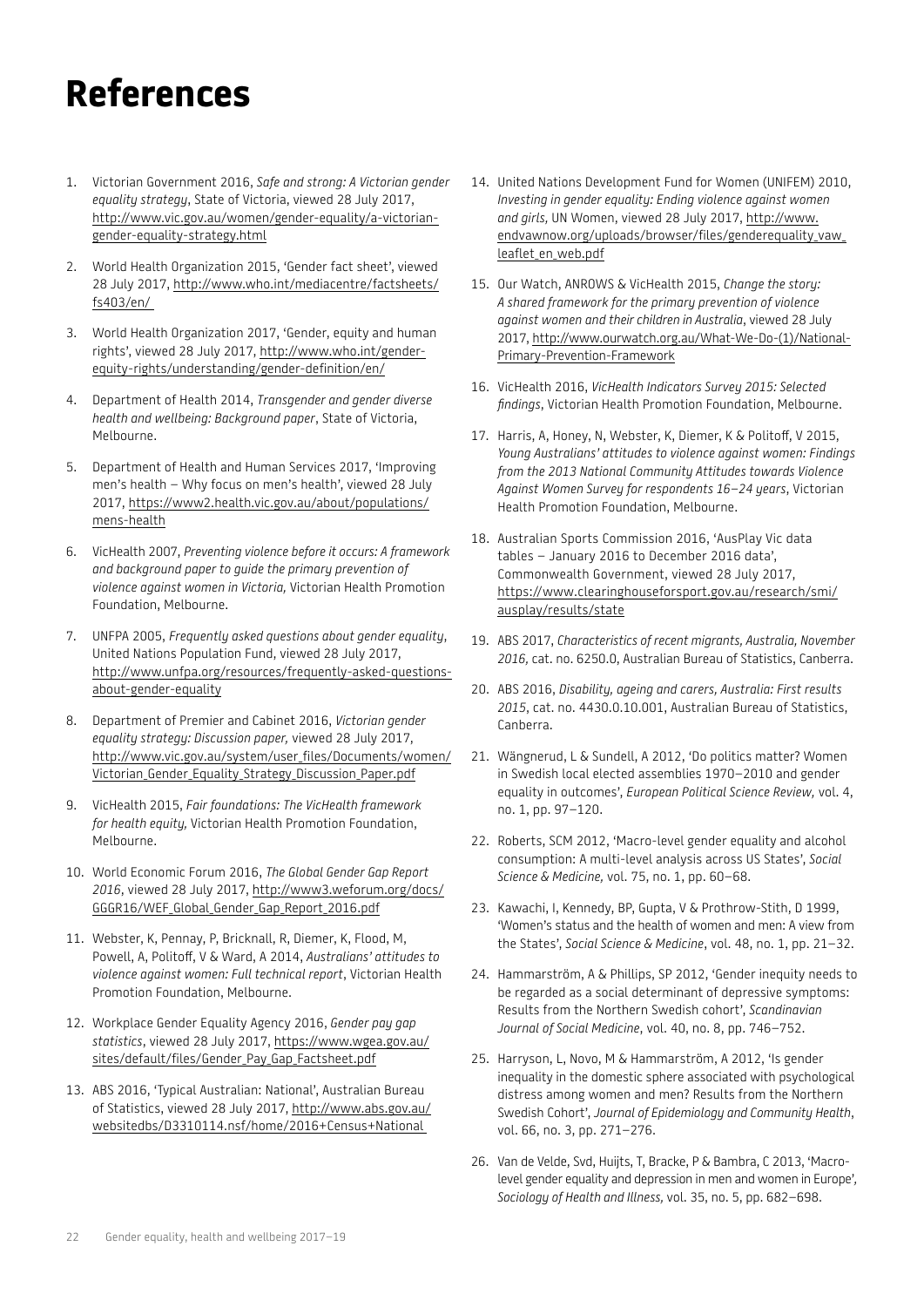- 27. Platt, JM, Prins, SJ, Bates, LM & Keyes, KM 2016, 'Unequal depression for equal work? How the wage gap explains gendered disparities in mood disorders', *Social Science & Medicine,* vol. 149, pp. 1–8.
- 28. Sörlin, A, Hman, A, Ng, N & Lindholm, L 2012, 'Can the impact of gender equality on health be measured? A cross-sectional study comparing measures based on register data with individual survey-based data', *BMC Public Health*, vol. 12, no. 1.
- 29. Elwér, S, Harryson, L, Bolin, M & Hammarström, A 2013, 'Patterns of gender equality at workplaces and psychological distress', *PLOS ONE,* vol**.** 8, no. 1.
- 30. Chandola, T, Kuper, H, Singh-Manoux, A, Bartley, M & Marmot, M 2004, 'The effect of control at home on CHD events in the Whitehall II study: Gender differences in psychosocial domestic pathways to social inequalities in CHD', *Social Science & Medicine,* vol. 58, no. 8, pp. 1501–1509.
- 31. Eek, F & Axmon, A 2015, 'Gender inequality at home is associated with poorer health for women', *Scandinavian Journal of Public Health*, vol. 43, no. 2, pp. 176–182.
- 32. VicHealth 2004, *The health costs of violence: Measuring the burden of disease caused by intimate partner violence,* Victorian Health Promotion Foundation, Melbourne.
- 33. Ricciardelli, L, Mellor, D & McCabe, M 2012, 'The quiet crisis: Challenges for men's health in Australia', *InPsych*, vol. 34, no. 4.
- 34. VicHealth 2017, *Behavioural insights and gender equality*, Victorian Health Promotion Foundation, Melbourne.
- 35. Courtenay, W 2000, 'Constructions of masculinity and their influence on men's well-being: A theory of gender and health', *Social Science & Medicine,* vol. 50, no. 10, pp. 1385–1401.
- 36. Mahalik, J, Burns, S & Syzdek, M 2007, 'Masculinity and perceived normative health behaviors as predictors of men's health behaviors', *Social Science & Medicine,* vol. 64, no. 11, pp. 2201–2209.
- 37. Wong, Y, Ho, M, Wang, S & Miller, I 2017, 'Meta-analyses of the relationship between conformity to masculine norms and mental health-related outcomes', *Journal of Counseling Psychology,* vol. 64, no. 1, pp. 80–93.
- 38. Workplace Gender Equality Agency 2016, *The business case for gender equality*, Commonwealth Government, viewed 28 July 2017, [https://www.wgea.gov.au/sites/default/files/wgea](https://www.wgea.gov.au/sites/default/files/wgea-business-case-for-gender-equality.pdf)[business-case-for-gender-equality.pdf](https://www.wgea.gov.au/sites/default/files/wgea-business-case-for-gender-equality.pdf)
- 39. Goldman Sachs JB Were 2009, *Australia's hidden resource: The economic case for increasing female participation*, viewed 28 July 2017, [http://www.asx.com.au/documents/about/gsjbw\\_](http://www.asx.com.au/documents/about/gsjbw_economic_case_for_increasing_female_participation.pdf) [economic\\_case\\_for\\_increasing\\_female\\_participation.pdf,](http://www.asx.com.au/documents/about/gsjbw_economic_case_for_increasing_female_participation.pdf) p. 2.
- 40. VicHealth 2014, 'Australians' attitudes to violence against women', viewed 28 July 2017, [https://www.vichealth.vic.](https://www.vichealth.vic.gov.au/media-and-resources/publications/2013-national-community-attitudes-towards-violence-against-women-survey) [gov.au/media-and-resources/publications/2013-national](https://www.vichealth.vic.gov.au/media-and-resources/publications/2013-national-community-attitudes-towards-violence-against-women-survey)[community-attitudes-towards-violence-against-women-survey](https://www.vichealth.vic.gov.au/media-and-resources/publications/2013-national-community-attitudes-towards-violence-against-women-survey)
- 41. HIA Connect n.d., 'Equity focused HIA', viewed 28 July 2017, [http://hiaconnect.edu.au/old/acheia\\_efhia.htm](http://hiaconnect.edu.au/old/acheia_efhia.htm)
- 42. Our Watch n.d., 'At work', viewed 28 July 2017, [https://www.](https://www.ourwatch.org.au/Preventing-Violence/Professionals/At-work) [ourwatch.org.au/Preventing-Violence/Professionals/At-work](https://www.ourwatch.org.au/Preventing-Violence/Professionals/At-work)
- 43. Department of Premier and Cabinet 2016, *Victorian Public Sector inclusive language guide,* State of Victoria, viewed 28 July 2017, [http://www.vic.gov.au/equality/inclusive](http://www.vic.gov.au/equality/inclusive-language-guide.html)[language-guide.html](http://www.vic.gov.au/equality/inclusive-language-guide.html)
- 44. Whitehead, M 1992, 'The concepts and principles of equity and health', *International Journal of Health Services*, vol. 22, no. 3, pp. 429–445.
- 45. Victorian Government 2017, *Free from violence: Victoria's strategy to prevent family violence and all forms of violence against women,* State of Victoria, viewed 28 July 2017, <http://www.vic.gov.au/familyviolence/prevention-strategy.html>
- 46. Organisation Intersex International Australia 2013, 'What is intersex?',<https://oii.org.au/18106/what-is-intersex/>
- 47. World Health Organization 1998, *The WHO health promotion glossary*, viewed 28 July 2017, [http://www.who.int/](http://www.who.int/healthpromotion/about/HPG/en/) [healthpromotion/about/HPG/en/](http://www.who.int/healthpromotion/about/HPG/en/)
- 48. World Health Organization 2017, 'What are social determinants of health?', World Health Organization, viewed 28 July 2017, [http://www.who.int/social\\_determinants/sdh\\_definition/en/](http://www.who.int/social_determinants/sdh_definition/en/)
- 49. ABS 2013, *Personal Safety, Australia, 2012,* cat. no. 4906.0, Australian Bureau of Statistics, Canberra.
- 50. Webster, K 2016, *A preventable burden: Measuring and addressing the prevalence and health impacts of intimate partner violence in Australian women*, ANROWS, viewed 28 July 2017, [http://anrows.](http://anrows.org.au/publications/compass/preventable-burden-measuring-and-addressing-the-prevalence-and-health-impacts) [org.au/publications/compass/preventable-burden-measuring](http://anrows.org.au/publications/compass/preventable-burden-measuring-and-addressing-the-prevalence-and-health-impacts)[and-addressing-the-prevalence-and-health-impacts](http://anrows.org.au/publications/compass/preventable-burden-measuring-and-addressing-the-prevalence-and-health-impacts)
- 51. PwC, Our Watch & VicHealth 2015, *A high price to pay: The economic case for preventing violence against women*, viewed 28 July 2017, [www.pwc.com.au/publications/economic-case](http://www.pwc.com.au/publications/economic-case-preventing-violence-against-women.html)[preventing-violence-against-women.html](http://www.pwc.com.au/publications/economic-case-preventing-violence-against-women.html)
- 52. Victorian Government 2015, *Victorian public health and wellbeing plan 2015–2019,* State of Victoria, Melbourne.
- 53. Victorian Government 2016, *Royal Commission into Family Violence: Report and recommendations. Summary and recommendations*, Parl Paper No 132 (2014–16), State of Victoria, Melbourne.
- 54. Australian Government 2010, *The National Plan to Reduce Violence against Women and their Children 2010–2022*, Department of Social Services, [https://www.dss.gov.au/](https://www.dss.gov.au/women/programs-services/reducing-violence/the-national-plan-to-reduce-violence-against-women-and-their-children-2010-2022) [women/programs-services/reducing-violence/the-national](https://www.dss.gov.au/women/programs-services/reducing-violence/the-national-plan-to-reduce-violence-against-women-and-their-children-2010-2022)[plan-to-reduce-violence-against-women-and-their](https://www.dss.gov.au/women/programs-services/reducing-violence/the-national-plan-to-reduce-violence-against-women-and-their-children-2010-2022)[children-2010-2022](https://www.dss.gov.au/women/programs-services/reducing-violence/the-national-plan-to-reduce-violence-against-women-and-their-children-2010-2022)